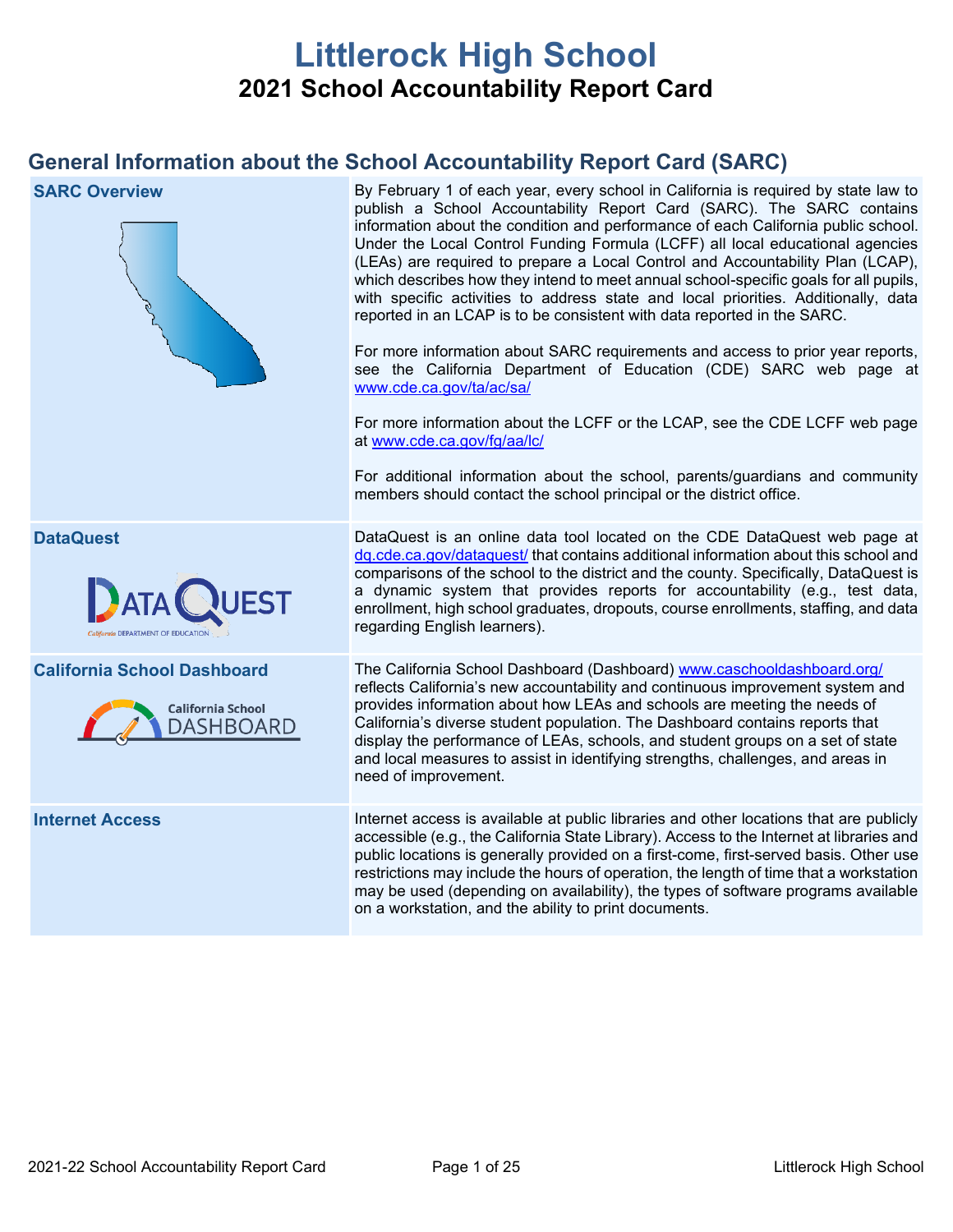# **2021-22 School Contact Information**

| <b>School Name</b>                                 | Littlerock High School       |  |  |  |
|----------------------------------------------------|------------------------------|--|--|--|
| <b>Street</b>                                      | 10833 East Avenue R          |  |  |  |
| City, State, Zip                                   | Littlerock, CA 93543         |  |  |  |
| <b>Phone Number</b>                                | $(661)$ 944-5209             |  |  |  |
| <b>Principal</b>                                   | Jose Barajas                 |  |  |  |
| <b>Email Address</b>                               | jbarajas@avhsd.org           |  |  |  |
| <b>School Website</b>                              | https://www.littlerockhs.org |  |  |  |
| County-District-School (CDS) Code 19 64246 1995406 |                              |  |  |  |

| <b>2021-22 District Contact Information</b> |                                            |  |  |  |
|---------------------------------------------|--------------------------------------------|--|--|--|
| <b>District Name</b>                        | Antelope Valley Union High School District |  |  |  |
| <b>Phone Number</b>                         | 661-948-7655                               |  |  |  |
| Superintendent                              | Greg Nehen                                 |  |  |  |
| <b>Email Address</b>                        | gnehen@avhsd.org                           |  |  |  |
| <b>District Website Address</b>             | www.avdistrict.org                         |  |  |  |

### **2021-22 School Overview**

The culturally and ethnically diverse Littlerock community is located in the high desert of Southern California, within the boundaries of Los Angeles County. Littlerock High School is part of the Antelope Valley Union High School District. The AVUHSD serves the communities of Lancaster, Palmdale, Quartz Hill, Littlerock, Pearblossom, and Lake Los Angeles. The District consists of eight comprehensive high schools, three continuation schools, and one community day school. Littlerock High School, established in 1989, places a strong emphasis on high achievement for students and preparation for productive citizenship and is committed to providing strong instructional programs for all students to ensure excellence in education and preparation for careers.

The Littlerock High School staff believes that through powerful teaching and differentiated instructional strategies, education becomes a lifelong learning process. This process empowers all students to meet challenging standards in personal, academic, vocational, social, technical, and communication areas. The Littlerock High School learning community advocates rigorous and relevant instruction with technology integration in a secure environment that encourages students' development as responsible and capable individuals and productive members of society.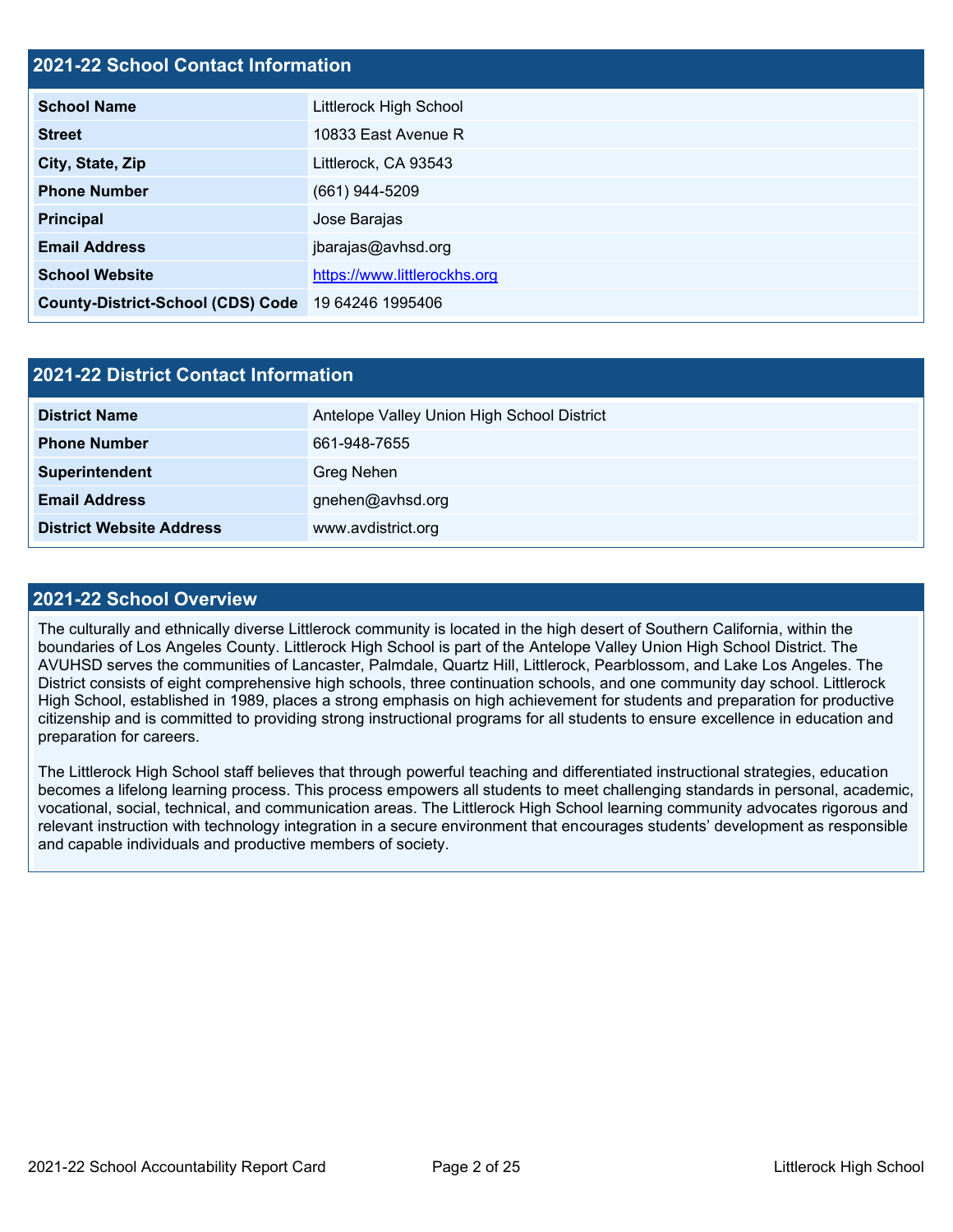# **About this School**

| 2020-21 Student Enrollment by Grade Level |                           |  |  |  |  |
|-------------------------------------------|---------------------------|--|--|--|--|
| <b>Grade Level</b>                        | <b>Number of Students</b> |  |  |  |  |
| Grade 9                                   | 418                       |  |  |  |  |
| Grade 10                                  | 379                       |  |  |  |  |
| Grade 11                                  | 333                       |  |  |  |  |
| Grade 12                                  | 361                       |  |  |  |  |
| <b>Total Enrollment</b>                   | 1,491                     |  |  |  |  |

# **2020-21 Student Enrollment by Student Group**

| <b>Percent of Total Enrollment</b> |
|------------------------------------|
| 0.3                                |
| 0.1                                |
| 3.8                                |
| 0.1                                |
| 82.6                               |
| 0.1                                |
| 2.7                                |
| 10.2                               |
| 15.5                               |
| 1.7                                |
| 0.3                                |
| 83                                 |
| 17.5                               |
|                                    |

# **A. Conditions of Learning State Priority: Basic**

The SARC provides the following information relevant to the State priority: Basic (Priority 1):

- Degree to which teachers are appropriately assigned and fully credentialed in the subject area and for the pupils they are teaching;
- Pupils have access to standards-aligned instructional materials; and
- School facilities are maintained in good repair

Note: For more information refer to the Updated Teacher Equity Definitions web page at<https://www.cde.ca.gov/pd/ee/teacherequitydefinitions.asp>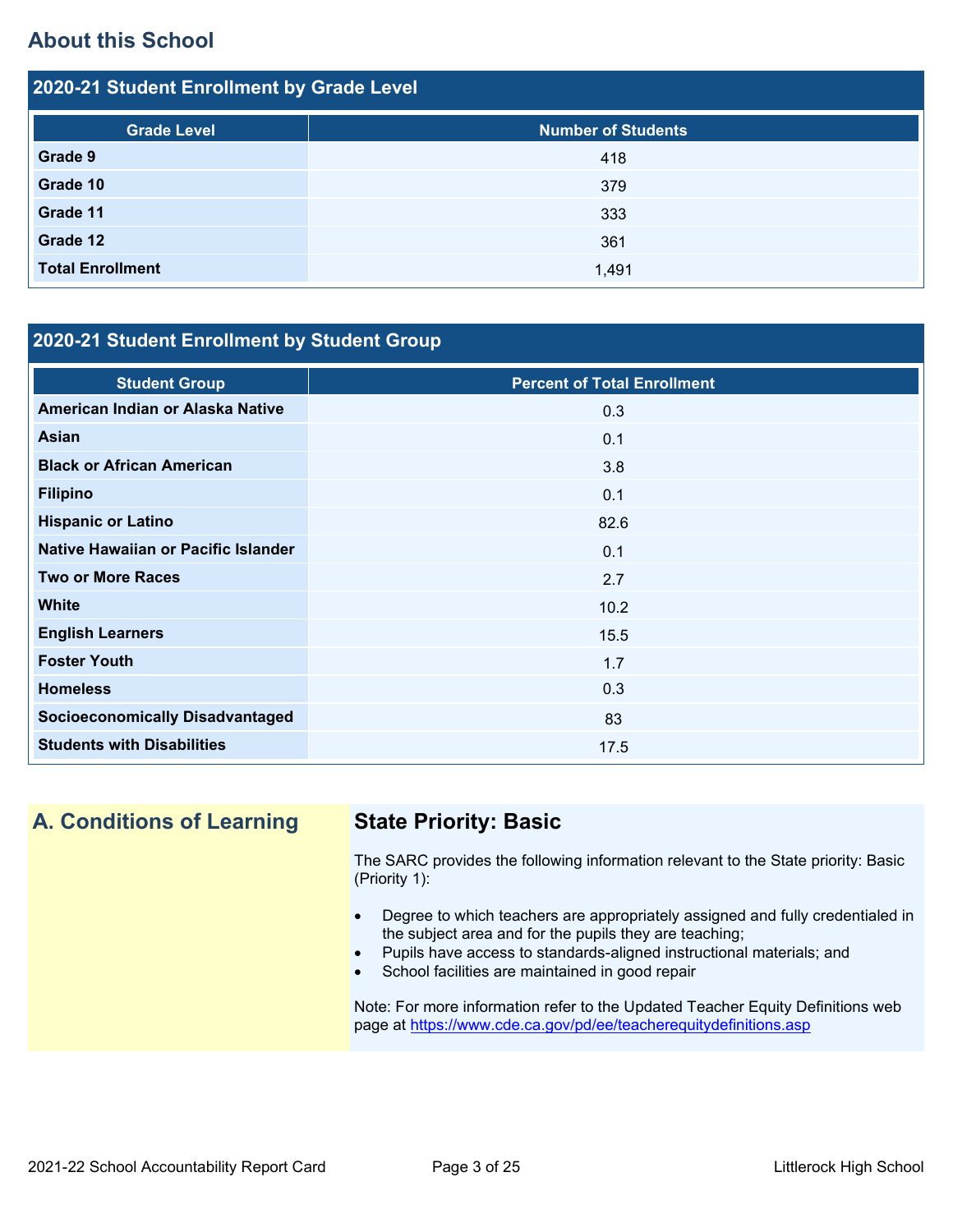| 2019-20 Teacher Preparation and Placement                                                       |         |  |  |  |
|-------------------------------------------------------------------------------------------------|---------|--|--|--|
| <b>Authorization/Assignment</b>                                                                 | 2019-20 |  |  |  |
| Fully (Preliminary or Clear) Credentialed for Subject and Student Placement (properly assigned) |         |  |  |  |
| <b>Intern Credential Holders Properly Assigned</b>                                              |         |  |  |  |
| Teachers Without Credentials and Misassignments ("ineffective" under ESSA)                      |         |  |  |  |
| Credentialed Teachers Assigned Out-of-Field ("out-of-field" under ESSA)                         |         |  |  |  |
| <b>Unknown</b>                                                                                  |         |  |  |  |
| <b>Total Teaching Positions</b>                                                                 |         |  |  |  |

Note: The data in this table is based on Full Time Equivalent (FTE) status. One FTE equals one staff member working full time; one FTE could also represent two staff members who each work 50 percent of full time. Additionally, an assignment is defined as a position that an educator is assigned to based on setting, subject, and grade level. An authorization is defined as the services that an educator is authorized to provide to students.

# **2019-20 Teachers Without Credentials and Misassignments (considered "ineffective" under ESSA) Authorization/Assignment 2019-20 Permits and Waivers Misassignments Vacant Positions Total Teachers Without Credentials and Misassignments**

| 2019-20 Credentialed Teachers Assigned Out-of-Field (considered "out-of-field" under ESSA) |         |  |  |  |
|--------------------------------------------------------------------------------------------|---------|--|--|--|
| <b>Indicator</b>                                                                           | 2019-20 |  |  |  |
| <b>Credentialed Teachers Authorized on a Permit or Waiver</b>                              |         |  |  |  |
| <b>Local Assignment Options</b>                                                            |         |  |  |  |
|                                                                                            |         |  |  |  |

**Total Out-of-Field Teachers**

| 2019-20 Class Assignments                                                                                                                           |         |  |  |  |
|-----------------------------------------------------------------------------------------------------------------------------------------------------|---------|--|--|--|
| <b>Indicator</b>                                                                                                                                    | 2019-20 |  |  |  |
| <b>Misassignments for English Learners</b><br>(a percentage of all the classes with English learners taught by teachers that are misassigned)       |         |  |  |  |
| No credential, permit or authorization to teach<br>(a percentage of all the classes taught by teachers with no record of an authorization to teach) |         |  |  |  |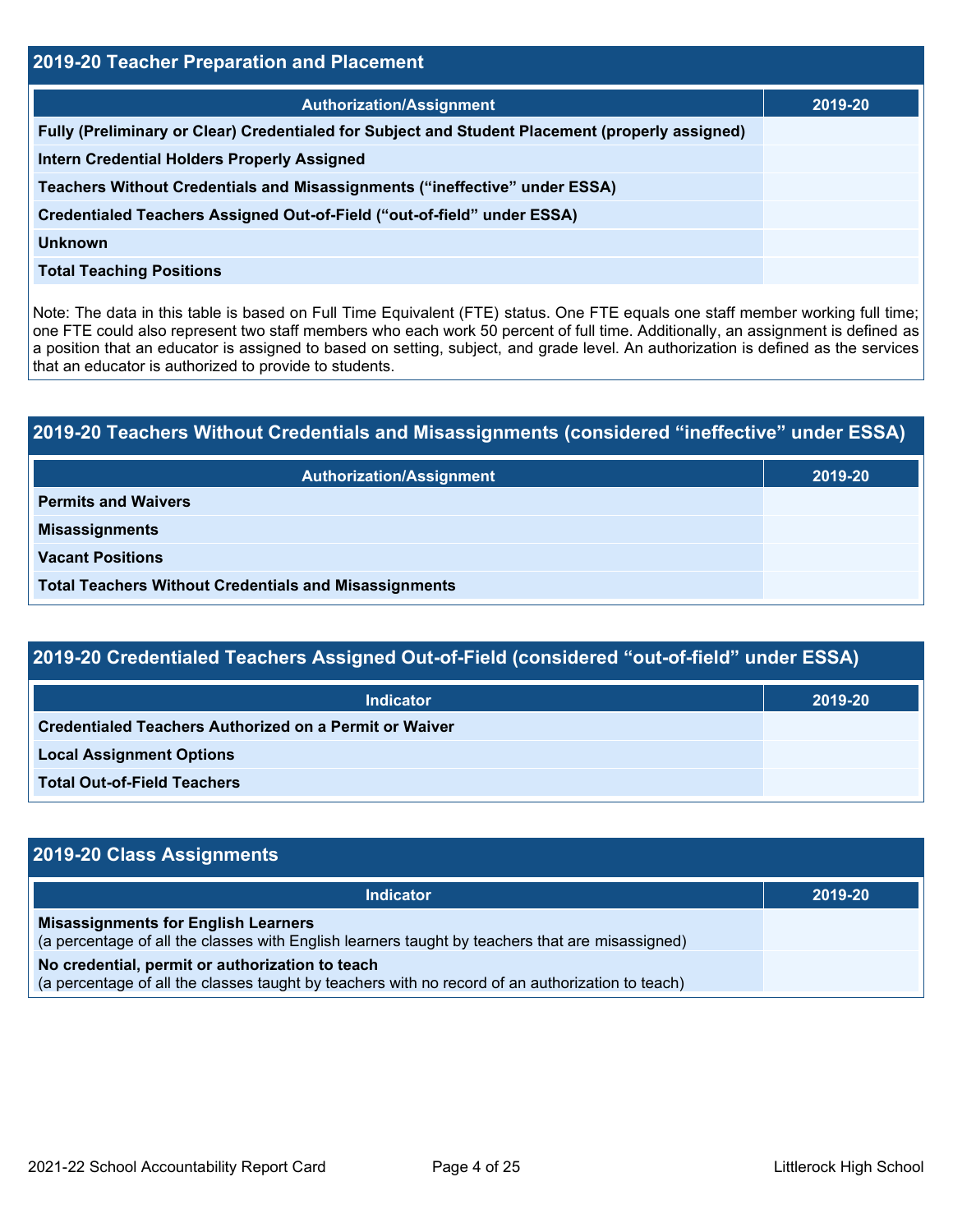# **2021-22 Quality, Currency, Availability of Textbooks and Other Instructional Materials**

### **Year and month in which the data were collected** December 2021

| <b>Subject</b>                    | Textbooks and Other Instructional Materials/year of<br><b>Adoption</b>                                                                                                                                                                                                                                                                                                                                                                                                                                                                                                                                                                                                                         | <b>From</b><br><b>Most</b><br><b>Recent</b><br><b>Adoption</b> | <b>Percent</b><br><b>Students</b><br><b>Lacking Own</b><br><b>Assigned</b><br>Copy |
|-----------------------------------|------------------------------------------------------------------------------------------------------------------------------------------------------------------------------------------------------------------------------------------------------------------------------------------------------------------------------------------------------------------------------------------------------------------------------------------------------------------------------------------------------------------------------------------------------------------------------------------------------------------------------------------------------------------------------------------------|----------------------------------------------------------------|------------------------------------------------------------------------------------|
| <b>Reading/Language Arts</b>      | SpringBoard California English Language Arts Grade 9<br>Student Edition/2017<br>SpringBoard California English Language Arts Grade 10<br>Student Edition/2017<br>SpringBoard California English Language Arts Grade 11<br>Student Edition/2017<br>SpringBoard California English Language Arts Grade 12<br>Student Edition/2017<br>SpringBoard California English Language Development<br>Grade 9 Student Edition/2017<br>SpringBoard California English Language Development<br>Grade 10 Student Edition/2017<br>SpringBoard California English Language Development<br>Grade 11 Student Edition/2017<br>SpringBoard California English Language Development<br>Grade 12 Student Edition/2017 | Yes                                                            | 0%                                                                                 |
| <b>Mathematics</b>                | Houghton Mifflin Harcourt Big Ideas Algebra/2016<br>Houghton Mifflin Harcourt Big Ideas Geometry/2016<br>Houghton Mifflin Harcourt Big Ideas Algebra 2/2016<br>Algebra & Trigonometry: Structure and Method-Book 2/2002<br>Trigonometry<br>Calculus: A New Horizon / 2008                                                                                                                                                                                                                                                                                                                                                                                                                      | Yes                                                            | 0%                                                                                 |
| <b>Science</b>                    | World of Chemistry / 2002<br>Earth Science: Geology, the Environment, and the Universe /<br>2003<br>Biology / 2002<br>Physics: Principles and Problems / 2002                                                                                                                                                                                                                                                                                                                                                                                                                                                                                                                                  | Yes                                                            | 0%                                                                                 |
| <b>History-Social Science</b>     | Economics: Principles of Economics & Principles of American<br>Democracy/2019<br>Civics: Principles of American Democracy/2019<br>World History: Democracy/World History, Culture, &<br>Geography: The Modern World/2019<br>US History: United States History & Geography: Continuity &<br>Change/2019                                                                                                                                                                                                                                                                                                                                                                                         | Yes                                                            | 0%                                                                                 |
| <b>Foreign Language</b>           | French/ EntreCultures Levels 1, 2, and 3 / 2020<br>Spanish / ¡Avancemos! 1 / 2008<br>Spanish / ¡Avancemos! 2 / 2008<br>Spanish / ¡Avancemos! 3 / 2008                                                                                                                                                                                                                                                                                                                                                                                                                                                                                                                                          | Yes                                                            | 0%                                                                                 |
| <b>Health</b>                     | Glencoe Health: A Guide to Wellness / 2001                                                                                                                                                                                                                                                                                                                                                                                                                                                                                                                                                                                                                                                     | Yes                                                            | 0%                                                                                 |
| <b>Visual and Performing Arts</b> | Instrumental: Essential Elements / 2000<br>Music First / 2000<br>Exploring Photography / 2000<br>The Photographic Eye / 2000                                                                                                                                                                                                                                                                                                                                                                                                                                                                                                                                                                   | Yes                                                            | 0%                                                                                 |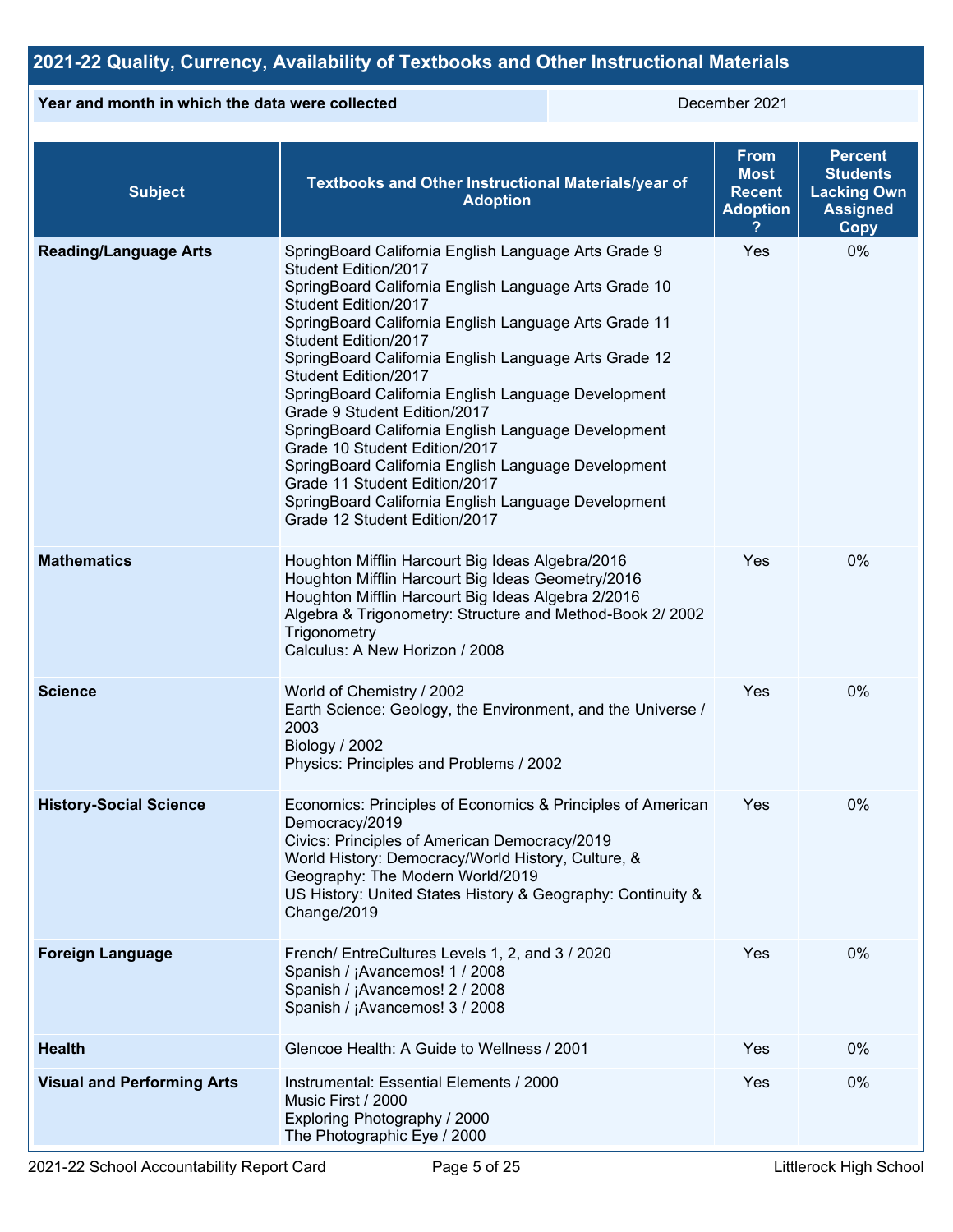|                                | Theatre: Art in Action / 2000<br>Music / 2000<br>Symphonic Band Technique / 2000               |     |    |
|--------------------------------|------------------------------------------------------------------------------------------------|-----|----|
| $\left($ grades 9-12 $\right)$ | <b>Science Laboratory Equipment</b> All labs are fully equipped with the appropriate materials | Yes | 0% |

# **School Facility Conditions and Planned Improvements**

School facilities are sufficient to meet program needs and are designed within strict State standards for permanent high school construction. Restroom inspections are conducted regularly, facility repair requests are done electronically to expedite the process. School cleanliness and upkeep are of the highest priority and site inspections are conducted on a regular basis. Graffiti is recorded and suppressed immediately.

#### **Year and month of the most recent FIT report** 11/8/2021

| <b>System Inspected</b>                              | <b>Rate</b><br>Good | <b>Rate</b><br>Fair | <b>Rate</b><br>Poor | <b>Repair Needed and Action Taken or Planned</b>                                                                                                                                                                                                                                                                                                                                                                                                                                                                                                                                                                                                                                                                                                                                                                                                                                                                             |
|------------------------------------------------------|---------------------|---------------------|---------------------|------------------------------------------------------------------------------------------------------------------------------------------------------------------------------------------------------------------------------------------------------------------------------------------------------------------------------------------------------------------------------------------------------------------------------------------------------------------------------------------------------------------------------------------------------------------------------------------------------------------------------------------------------------------------------------------------------------------------------------------------------------------------------------------------------------------------------------------------------------------------------------------------------------------------------|
| <b>Systems:</b><br>Gas Leaks, Mechanical/HVAC, Sewer | X                   |                     |                     |                                                                                                                                                                                                                                                                                                                                                                                                                                                                                                                                                                                                                                                                                                                                                                                                                                                                                                                              |
| Interior:<br><b>Interior Surfaces</b>                | $\mathsf{X}$        |                     |                     | 102: wall board<br>109: Wall covering torn<br>110: Wall covering torn<br>111: Wall covering torn<br>112: Wall covering torn<br>113: Wall covering torn<br>114: Wall covering torn<br>119: Wall covering torn<br>127: wall covering torn<br>129: paint cilling corner<br>130: wall covering torn<br>131: Wall covering torn<br>132: Wall covering torn<br>144: Counter top needs edging<br>146: Counter top needs edging<br>203: Wall board torn<br>204: Wall board torn,<br>207: Faucets missing parts, some walls need<br>repair and paint<br>214: Celling damage (leak repaired) patch and<br>paint needed<br>221: Damaged counter top, Celling damage (leak<br>repaired) patch and paint needed<br>222: Carpet needs replaced<br>229: Counter top needs edging<br>231: Counter top needs edging<br>236: Counter top needs edging<br>238: Counter top needs edging<br>246: Patch and paint needed after cabinet<br>removal |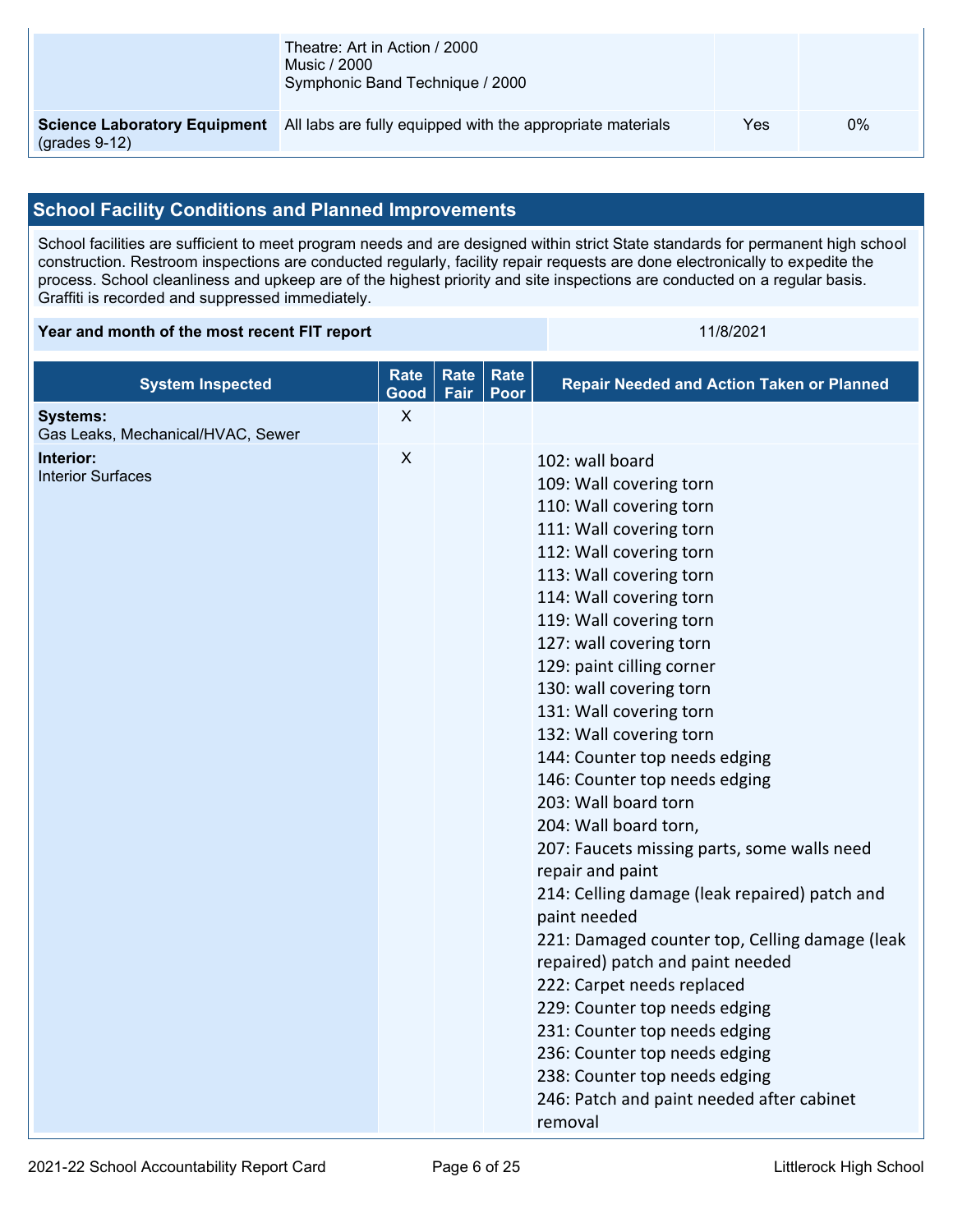| <b>School Facility Conditions and Planned Improvements</b>                    |              |  |                                                                                                                                                                                                                                                                                                                                                            |  |  |  |
|-------------------------------------------------------------------------------|--------------|--|------------------------------------------------------------------------------------------------------------------------------------------------------------------------------------------------------------------------------------------------------------------------------------------------------------------------------------------------------------|--|--|--|
|                                                                               |              |  | 300: Stained ceiling tile, possible roof leak<br>371: Floor tile needs repaired<br>Locker Rooms: boys locker doors need replaced<br>Repairs to be rectified.                                                                                                                                                                                               |  |  |  |
| <b>Cleanliness:</b><br>Overall Cleanliness, Pest/Vermin Infestation           | X            |  | 301: rodent issues<br>Admin.: Mouse problem, Lobby drinking fountain<br>not working needs to be replaced<br>Repairs to be rectified.                                                                                                                                                                                                                       |  |  |  |
| <b>Electrical</b>                                                             | $\mathsf{X}$ |  | 220: 1 ballast out, Faucets missing parts<br>239: Missing cover plates on floor boxes                                                                                                                                                                                                                                                                      |  |  |  |
| <b>Restrooms/Fountains:</b><br>Restrooms, Sinks/ Fountains                    | $\sf X$      |  | 207: Faucets missing parts, some walls need<br>repair and paint<br>211: Faucets missing parts<br>220: 1 ballast out, Faucets missing parts<br>223: Faucets missing parts<br>224: Faucets missing parts<br>Admin.: Mouse problem, Lobby drinking fountain<br>not working needs to be replaced.<br>P2: Drinking fountain missing<br>Repairs to be rectified. |  |  |  |
| Safety:<br>Fire Safety, Hazardous Materials                                   | X            |  |                                                                                                                                                                                                                                                                                                                                                            |  |  |  |
| <b>Structural:</b><br>Structural Damage, Roofs                                | $\sf X$      |  | 300: Stained ceiling tile, possible roof leak<br>Repairs to be rectified.                                                                                                                                                                                                                                                                                  |  |  |  |
| <b>External:</b><br>Playground/School Grounds, Windows/<br>Doors/Gates/Fences | $\sf X$      |  | ROTC A-2: Front door needs painted<br>Repairs to be rectified.                                                                                                                                                                                                                                                                                             |  |  |  |

| <b>Overall Facility Rate</b> |      |      |             |  |  |  |
|------------------------------|------|------|-------------|--|--|--|
| <b>Exemplary</b>             | Good | Fair | <b>Poor</b> |  |  |  |
|                              |      |      |             |  |  |  |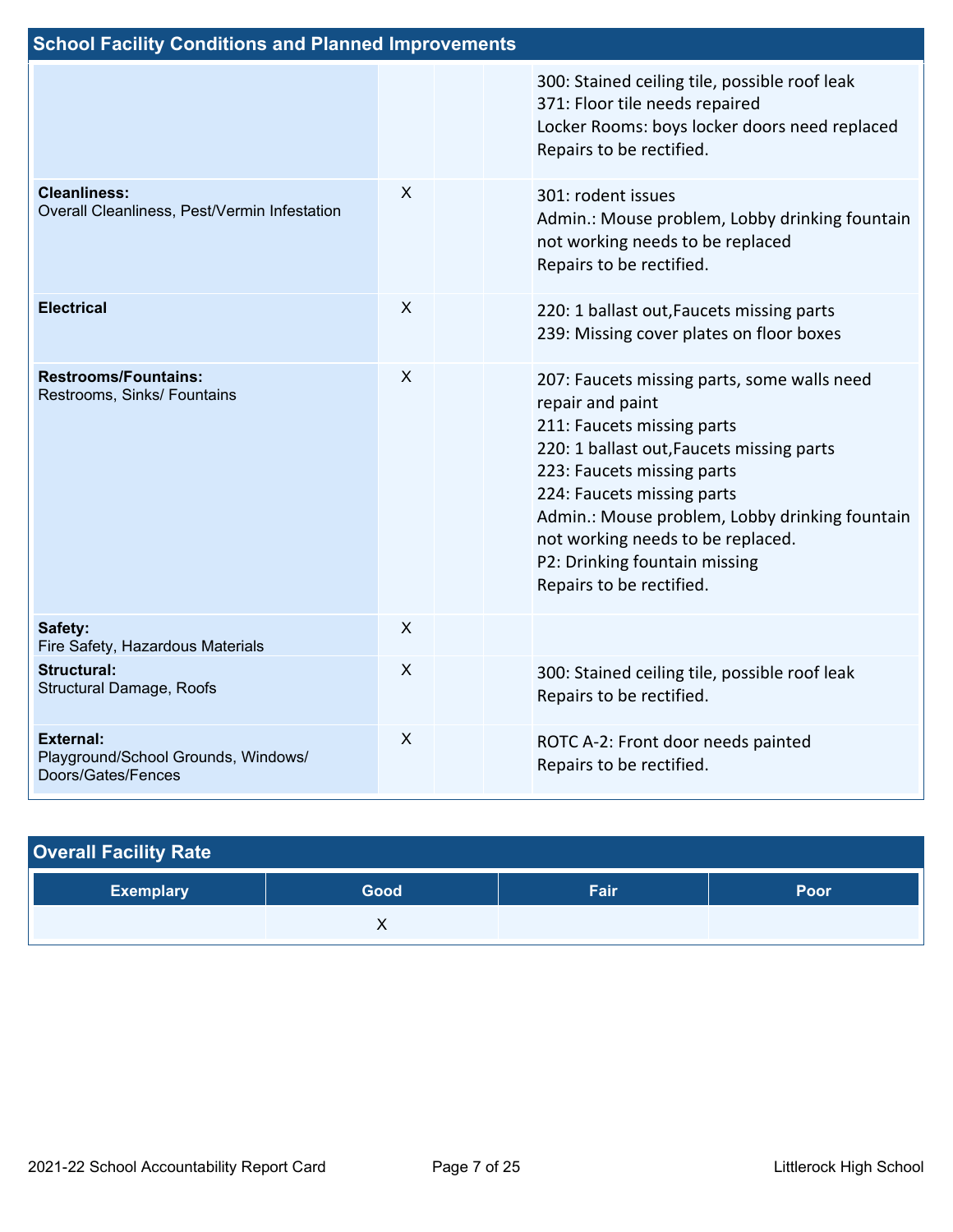# **B. Pupil Outcomes State Priority: Pupil Achievement**

The SARC provides the following information relevant to the State priority: Pupil Achievement (Priority 4):

#### **Statewide Assessments**

(i.e., California Assessment of Student Performance and Progress [CAASPP] System includes the Smarter Balanced Summative Assessments for students in the general education population and the California Alternate Assessments [CAAs] for English language arts/literacy [ELA] and mathematics given in grades three through eight and grade eleven. Only eligible students may participate in the administration of the CAAs. CAAs items are aligned with alternate achievement standards, which are linked with the Common Core State Standards [CCSS] for students with the most significant cognitive disabilities).

The CAASPP System encompasses the following assessments and student participation requirements:

- 1. **Smarter Balanced Summative Assessments and CAAs for ELA** in grades three through eight and grade eleven.
- 2. **Smarter Balanced Summative Assessments and CAAs for mathematics** in grades three through eight and grade eleven.
- 3. **California Science Test (CAST) and CAAs for Science** in grades five, eight, and once in high school (i.e., grade ten, eleven, or twelve).

#### **SARC Reporting in the 2020-2021 School Year Only**

Where the most viable option, LEAs were required to administer the statewide summative assessment in ELA and mathematics. Where a statewide summative assessment was not the most viable option for the LEA (or for one or more gradelevel[s] within the LEA) due to the pandemic, LEAs were allowed to report results from a different assessment that met the criteria established by the State Board of Education (SBE) on March 16, 2021. The assessments were required to be:

- Aligned with CA CCSS for ELA and mathematics;
- Available to students in grades 3 through 8, and grade 11; and
- Uniformly administered across a grade, grade span, school, or district to all eligible students.

#### **Options**

Note that the CAAs could only be administered in-person following health and safety requirements. If it was not viable for the LEA to administer the CAAs in person with health and safety guidelines in place, the LEA was directed to not administer the tests. There were no other assessment options available for the CAAs. Schools administered the Smarter Balanced Summative Assessments for ELA and mathematics, other assessments that meet the SBE criteria, or a combination of both, and they could only choose one of the following:

- Smarter Balanced ELA and mathematics summative assessments;
- Other assessments meeting the SBE criteria; or
- Combination of Smarter Balanced ELA and mathematics summative assessments and other assessments.

The percentage of students who have successfully completed courses that satisfy the requirements for entrance to the University of California and the California State University, or career technical education sequences or programs of study.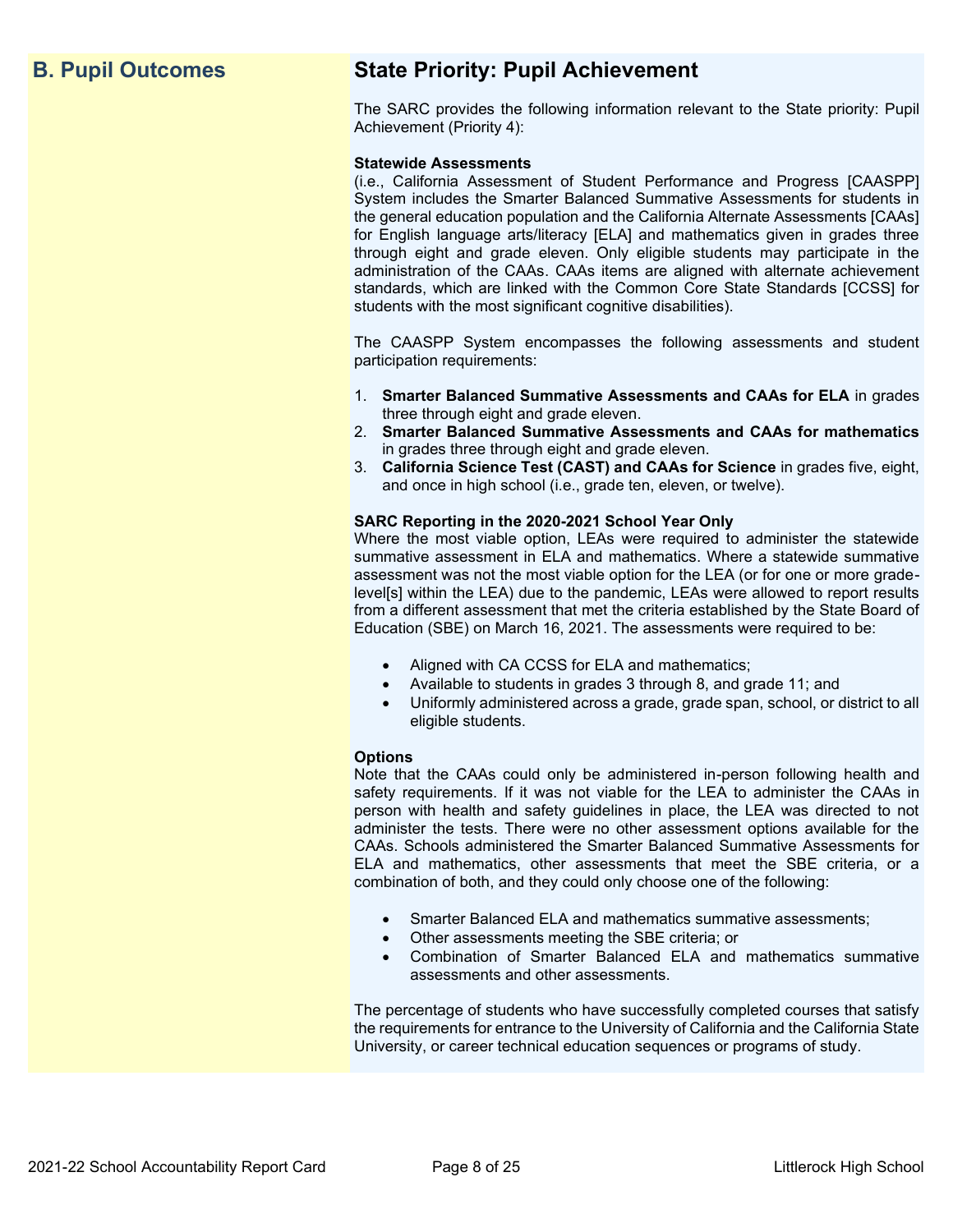## **Percentage of Students Meeting or Exceeding the State Standard on CAASPP**

This table displays CAASPP test results in ELA and mathematics for all students grades three through eight and grade eleven taking and completing a state-administered assessment.

The 2019-2020 data cells with N/A values indicate that the 2019-2020 data are not available due to the COVID-19 pandemic and resulting summative test suspension. The Executive Order N-30-20 was issued which waived the assessment, accountability, and reporting requirements for the 2019-2020 school year.

The 2020-2021 data cells have N/A values because these data are not comparable to other year data due to the COVID-19 pandemic during the 2020-2021 school year. Where the CAASPP assessments in ELA and/or mathematics is not the most viable option, the LEAs were allowed to administer local assessments. Therefore, the 2020-2021 data between school years for the school, district, state are not an accurate comparison. As such, it is inappropriate to compare results of the 2020-2021 school year to other school years.

| Subject                                                              | <b>School</b><br>2019-20 | <b>School</b><br>2020-21 | <b>District</b><br>2019-20 | <b>District</b><br>2020-21 | <b>State</b><br>2019-20 | <b>State</b><br>2020-21 |
|----------------------------------------------------------------------|--------------------------|--------------------------|----------------------------|----------------------------|-------------------------|-------------------------|
| <b>English Language Arts/Literacy</b><br>$\left($ grades 3-8 and 11) | N/A                      | N/A                      | N/A                        | N/A                        | N/A                     | N/A                     |
| <b>Mathematics</b><br>$(grades 3-8 and 11)$                          | N/A                      | N/A                      | N/A                        | N/A                        | N/A                     | N/A                     |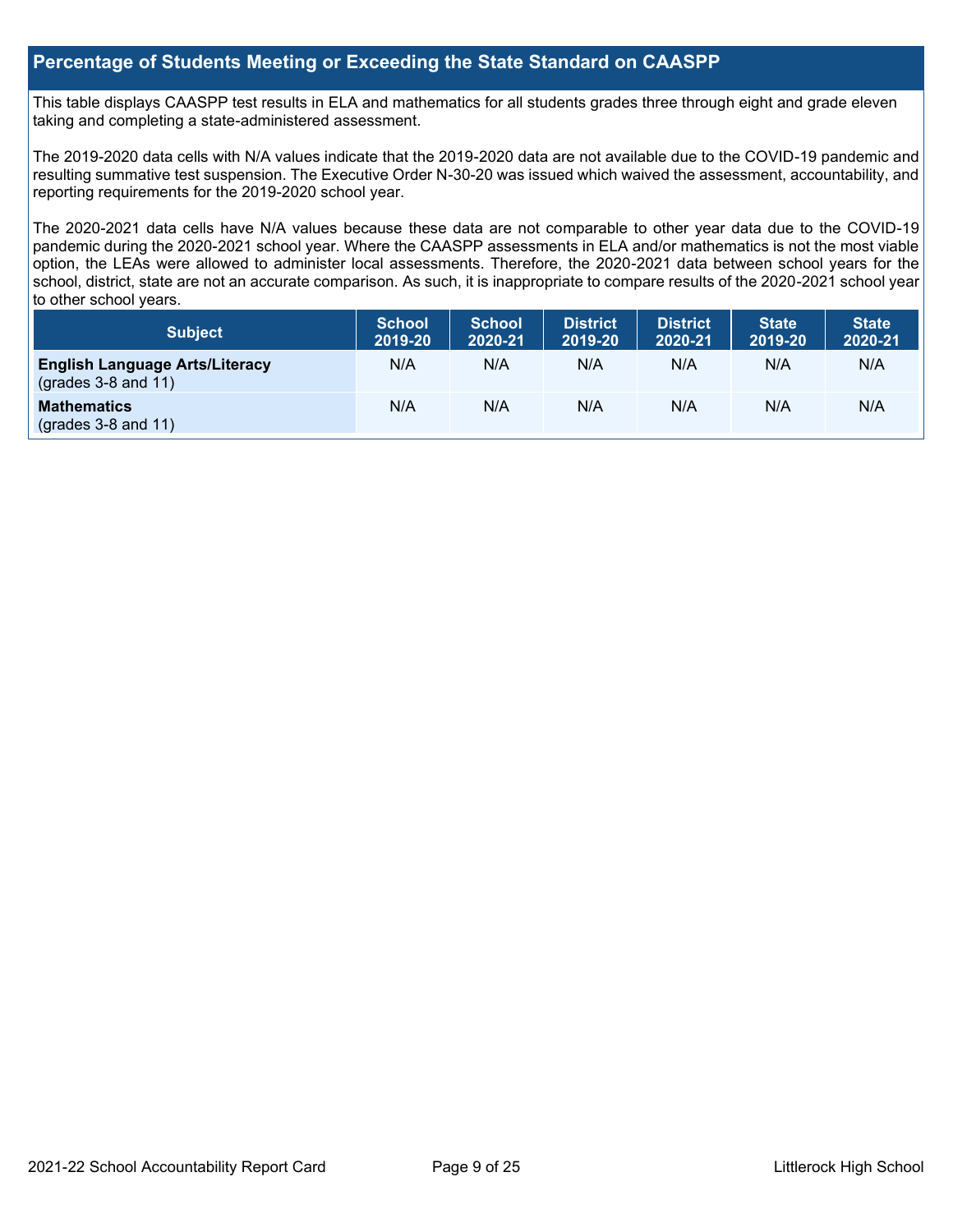# **2020-21 CAASPP Test Results in ELA by Student Group**

This table displays CAASPP test results in ELA by student group for students grades three through eight and grade eleven taking and completing a state-administered assessment. The CDE will populate this table for schools in cases where the school administered the CAASPP assessment. In cases where the school administered a local assessment instead of CAASPP, the CDE will populate this table with "NT" values, meaning this school did not test students using the CAASPP. See the local assessment(s) table for more information.

| <b>CAASPP</b><br><b>Student Groups</b>               | <b>CAASPP</b><br><b>Total</b><br><b>Enrollment</b> | <b>CAASPP</b><br><b>Number</b><br><b>Tested</b> | <b>CAASPP</b><br><b>Percent</b><br><b>Tested</b> | <b>CAASPP</b><br><b>Percent</b><br><b>Not Tested</b> | <b>CAASPP</b><br><b>Percent</b><br>Met or<br><b>Exceeded</b> |
|------------------------------------------------------|----------------------------------------------------|-------------------------------------------------|--------------------------------------------------|------------------------------------------------------|--------------------------------------------------------------|
| <b>All Students</b>                                  | 313                                                | <b>NT</b>                                       | <b>NT</b>                                        | <b>NT</b>                                            | <b>NT</b>                                                    |
| <b>Female</b>                                        | 163                                                | <b>NT</b>                                       | <b>NT</b>                                        | <b>NT</b>                                            | <b>NT</b>                                                    |
| <b>Male</b>                                          | 150                                                | <b>NT</b>                                       | <b>NT</b>                                        | <b>NT</b>                                            | <b>NT</b>                                                    |
| American Indian or Alaska Native                     | $\overline{\phantom{a}}$                           | <b>NT</b>                                       | <b>NT</b>                                        | <b>NT</b>                                            | <b>NT</b>                                                    |
| <b>Asian</b>                                         | $-$                                                | <b>NT</b>                                       | <b>NT</b>                                        | <b>NT</b>                                            | <b>NT</b>                                                    |
| <b>Black or African American</b>                     | --                                                 | <b>NT</b>                                       | <b>NT</b>                                        | <b>NT</b>                                            | <b>NT</b>                                                    |
| <b>Filipino</b>                                      | $\Omega$                                           | $\mathbf 0$                                     | $\Omega$                                         | $\mathbf 0$                                          | $\mathbf 0$                                                  |
| <b>Hispanic or Latino</b>                            | 257                                                | <b>NT</b>                                       | <b>NT</b>                                        | <b>NT</b>                                            | <b>NT</b>                                                    |
| Native Hawaiian or Pacific Islander                  | $\mathbf 0$                                        | $\mathbf 0$                                     | $\mathbf 0$                                      | $\overline{0}$                                       | $\mathbf 0$                                                  |
| <b>Two or More Races</b>                             | $\overline{a}$                                     | <b>NT</b>                                       | <b>NT</b>                                        | <b>NT</b>                                            | <b>NT</b>                                                    |
| <b>White</b>                                         | 37                                                 | <b>NT</b>                                       | <b>NT</b>                                        | <b>NT</b>                                            | <b>NT</b>                                                    |
| <b>English Learners</b>                              | 43                                                 | <b>NT</b>                                       | <b>NT</b>                                        | <b>NT</b>                                            | <b>NT</b>                                                    |
| <b>Foster Youth</b>                                  | $\overline{\phantom{a}}$                           | <b>NT</b>                                       | <b>NT</b>                                        | <b>NT</b>                                            | <b>NT</b>                                                    |
| <b>Homeless</b>                                      | --                                                 | <b>NT</b>                                       | <b>NT</b>                                        | <b>NT</b>                                            | <b>NT</b>                                                    |
| <b>Military</b>                                      | --                                                 | <b>NT</b>                                       | <b>NT</b>                                        | <b>NT</b>                                            | <b>NT</b>                                                    |
| <b>Socioeconomically Disadvantaged</b>               | 255                                                | <b>NT</b>                                       | <b>NT</b>                                        | <b>NT</b>                                            | <b>NT</b>                                                    |
| <b>Students Receiving Migrant Education Services</b> | $-$                                                | <b>NT</b>                                       | <b>NT</b>                                        | <b>NT</b>                                            | NT                                                           |
| <b>Students with Disabilities</b>                    | 68                                                 | <b>NT</b>                                       | <b>NT</b>                                        | <b>NT</b>                                            | <b>NT</b>                                                    |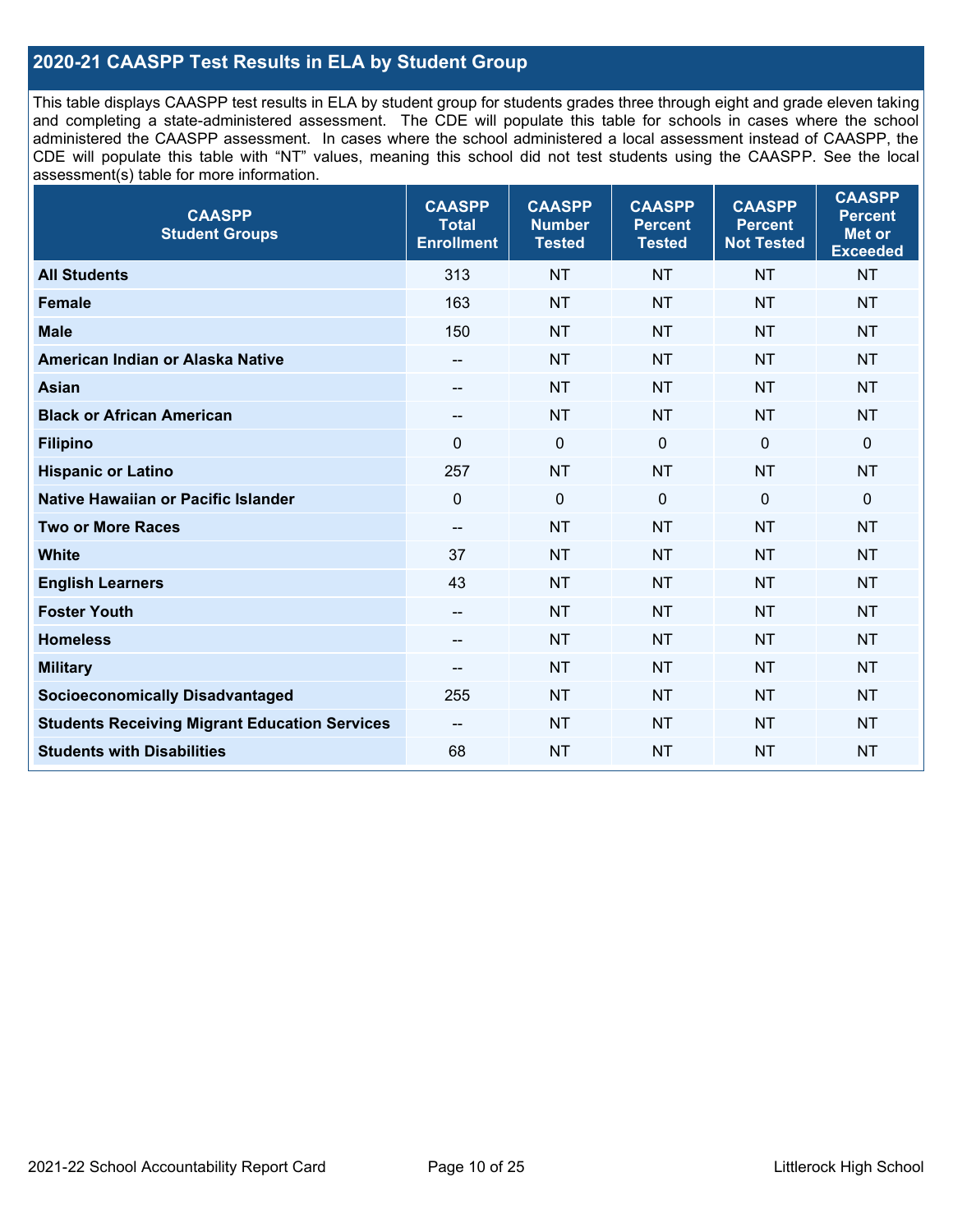# **2020-21 CAASPP Test Results in Math by Student Group**

This table displays CAASPP test results in Math by student group for students grades three through eight and grade eleven taking and completing a state-administered assessment. The CDE will populate this table for schools in cases where the school administered the CAASPP assessment. In cases where the school administered a local assessment instead of CAASPP, the CDE will populate this table with "NT" values, meaning this school did not test students using the CAASPP. See the local assessment(s) table for more information.

| <b>CAASPP</b><br><b>Student Groups</b>               | <b>CAASPP</b><br><b>Total</b><br><b>Enrollment</b> | <b>CAASPP</b><br><b>Number</b><br><b>Tested</b> | <b>CAASPP</b><br><b>Percent</b><br><b>Tested</b> | <b>CAASPP</b><br><b>Percent</b><br><b>Not Tested</b> | <b>CAASPP</b><br><b>Percent</b><br><b>Met or</b><br><b>Exceeded</b> |
|------------------------------------------------------|----------------------------------------------------|-------------------------------------------------|--------------------------------------------------|------------------------------------------------------|---------------------------------------------------------------------|
| <b>All Students</b>                                  | 313                                                | <b>NT</b>                                       | <b>NT</b>                                        | <b>NT</b>                                            | <b>NT</b>                                                           |
| <b>Female</b>                                        | 163                                                | <b>NT</b>                                       | <b>NT</b>                                        | <b>NT</b>                                            | <b>NT</b>                                                           |
| <b>Male</b>                                          | 150                                                | <b>NT</b>                                       | <b>NT</b>                                        | <b>NT</b>                                            | <b>NT</b>                                                           |
| American Indian or Alaska Native                     | $-$                                                | <b>NT</b>                                       | <b>NT</b>                                        | <b>NT</b>                                            | <b>NT</b>                                                           |
| <b>Asian</b>                                         | $\overline{\phantom{a}}$                           | <b>NT</b>                                       | <b>NT</b>                                        | <b>NT</b>                                            | <b>NT</b>                                                           |
| <b>Black or African American</b>                     | --                                                 | <b>NT</b>                                       | <b>NT</b>                                        | <b>NT</b>                                            | <b>NT</b>                                                           |
| <b>Filipino</b>                                      | $\mathbf 0$                                        | $\mathbf 0$                                     | $\mathbf{0}$                                     | $\mathbf 0$                                          | $\mathbf 0$                                                         |
| <b>Hispanic or Latino</b>                            | 257                                                | <b>NT</b>                                       | <b>NT</b>                                        | <b>NT</b>                                            | <b>NT</b>                                                           |
| Native Hawaiian or Pacific Islander                  | $\mathbf 0$                                        | $\mathbf 0$                                     | $\mathbf 0$                                      | $\mathbf 0$                                          | $\mathbf 0$                                                         |
| <b>Two or More Races</b>                             | $\overline{\phantom{a}}$                           | <b>NT</b>                                       | <b>NT</b>                                        | <b>NT</b>                                            | <b>NT</b>                                                           |
| <b>White</b>                                         | 37                                                 | <b>NT</b>                                       | <b>NT</b>                                        | <b>NT</b>                                            | <b>NT</b>                                                           |
| <b>English Learners</b>                              | 43                                                 | <b>NT</b>                                       | <b>NT</b>                                        | <b>NT</b>                                            | <b>NT</b>                                                           |
| <b>Foster Youth</b>                                  | $-$                                                | <b>NT</b>                                       | <b>NT</b>                                        | <b>NT</b>                                            | <b>NT</b>                                                           |
| <b>Homeless</b>                                      | $\overline{\phantom{a}}$                           | <b>NT</b>                                       | <b>NT</b>                                        | <b>NT</b>                                            | <b>NT</b>                                                           |
| <b>Military</b>                                      | $\qquad \qquad -$                                  | <b>NT</b>                                       | <b>NT</b>                                        | <b>NT</b>                                            | <b>NT</b>                                                           |
| <b>Socioeconomically Disadvantaged</b>               | 255                                                | <b>NT</b>                                       | <b>NT</b>                                        | <b>NT</b>                                            | <b>NT</b>                                                           |
| <b>Students Receiving Migrant Education Services</b> | --                                                 | <b>NT</b>                                       | <b>NT</b>                                        | <b>NT</b>                                            | <b>NT</b>                                                           |
| <b>Students with Disabilities</b>                    | 68                                                 | <b>NT</b>                                       | <b>NT</b>                                        | <b>NT</b>                                            | <b>NT</b>                                                           |

# **2020-21 Local Assessment Test Results in ELA by Student Group**

This table displays Local Assessment test results in ELA by student group for students grades three through eight and grade eleven. LEAs/schools will populate this table for schools in cases where the school administered a local assessment. In cases where the school administered the CAASPP assessment, LEAs/schools will populate this table with "N/A" values in all cells, meaning this table is Not Applicable for this school.

| <b>NWEA MAP Math</b><br><b>Student Groups</b> | <b>NWEA MAP</b><br><b>Math</b><br><b>Total</b><br><b>Enrollment</b> | <b>NWEA MAP</b><br><b>Math</b><br><b>Number</b><br>Tested | <b>NWEA MAP</b><br><b>Math</b><br><b>Percent</b><br><b>Tested</b> | <b>NWEA MAP</b><br><b>Math</b><br>Percent<br><b>Not Tested</b> | NWEA MAP<br><b>Math</b><br><b>Percent</b><br><b>At or Above</b><br><b>Grade Level</b> |
|-----------------------------------------------|---------------------------------------------------------------------|-----------------------------------------------------------|-------------------------------------------------------------------|----------------------------------------------------------------|---------------------------------------------------------------------------------------|
| <b>All Students</b>                           | 301                                                                 | 139                                                       | 46%                                                               | 54%                                                            | 70%                                                                                   |
| <b>Female</b>                                 | 157                                                                 | 86                                                        | 55%                                                               | 45%                                                            | 69%                                                                                   |
| <b>Male</b>                                   | 144                                                                 | 53                                                        | 37%                                                               | 63%                                                            | 72%                                                                                   |
| American Indian or Alaska Native              |                                                                     | 0                                                         | 0%                                                                | 100%                                                           | <b>NA</b>                                                                             |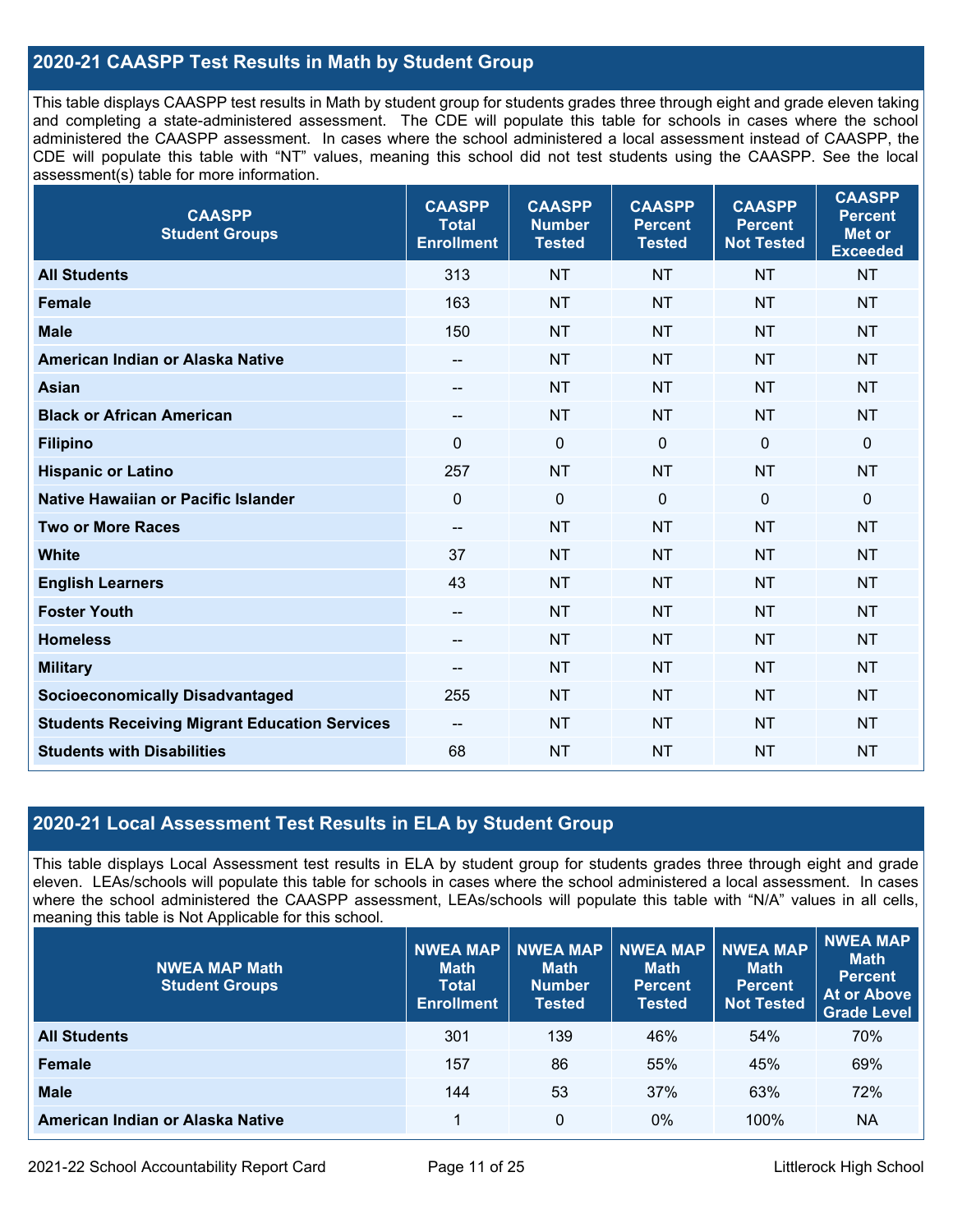| Asian                                                                                      | 1              | $\overline{1}$ | 100%      | $0\%$     | 100%      |  |  |  |
|--------------------------------------------------------------------------------------------|----------------|----------------|-----------|-----------|-----------|--|--|--|
| <b>Black or African American</b>                                                           | 6              | 3              | 50%       | 50%       | 33%       |  |  |  |
| <b>Filipino</b>                                                                            | 0              | $\mathbf 0$    | <b>NA</b> | <b>NA</b> | NA.       |  |  |  |
| <b>Hispanic or Latino</b>                                                                  | 237            | 110            | 46%       | 54%       | 69%       |  |  |  |
| Native Hawaiian or Pacific Islander                                                        | 0              | 0              | <b>NA</b> | <b>NA</b> | NA.       |  |  |  |
| <b>Two or More Races</b>                                                                   | 21             | 9              | 43%       | 57%       | 78%       |  |  |  |
| <b>White</b>                                                                               | 35             | 16             | 46%       | 54%       | 75%       |  |  |  |
| <b>English Learners</b>                                                                    | 42             | 12             | 29%       | 71%       | 25%       |  |  |  |
| <b>Foster Youth</b>                                                                        | 7              | 3              | 43%       | 57%       | 33%       |  |  |  |
| <b>Homeless</b>                                                                            | 3              | 1              | 33%       | 67%       | $0\%$     |  |  |  |
| <b>Military</b>                                                                            | $\overline{7}$ | 1              | 14%       | 86%       | 100%      |  |  |  |
| <b>Socioeconomically Disadvantaged</b>                                                     | 237            | 110            | 46%       | 54%       | 66%       |  |  |  |
| <b>Students Receiving Migrant Education Services</b>                                       | $\overline{2}$ | $\Omega$       | $0\%$     | 100%      | <b>NA</b> |  |  |  |
| <b>Students with Disabilities</b>                                                          | 65             | 15             | 23%       | 77%       | 13%       |  |  |  |
| *At or above the grade-level standard in the context of the local assessment administered. |                |                |           |           |           |  |  |  |

# **2020-21 Local Assessment Test Results in Math by Student Group**

This table displays Local Assessment test results in Math by student group for students grades three through eight and grade eleven. LEAs/schools will populate this table for schools in cases where the school administered a local assessment. In cases where the school administered the CAASPP assessment, LEAs/schools will populate this table with "N/A" values in all cells, meaning this table is Not Applicable for this school.

| <b>NWEA MAP Math</b><br><b>Student Groups</b> | <b>NWEA MAP</b><br><b>Math</b><br><b>Total</b><br><b>Enrollment</b> | <b>NWEA MAP</b><br><b>Math</b><br><b>Number</b><br><b>Tested</b> | <b>NWEA MAP</b><br><b>Math</b><br><b>Percent</b><br><b>Tested</b> | <b>NWEA MAP</b><br><b>Math</b><br><b>Percent</b><br><b>Not Tested</b> | <b>NWEA MAP</b><br><b>Math</b><br><b>Percent</b><br><b>At or Above</b><br><b>Grade Level</b> |
|-----------------------------------------------|---------------------------------------------------------------------|------------------------------------------------------------------|-------------------------------------------------------------------|-----------------------------------------------------------------------|----------------------------------------------------------------------------------------------|
| <b>All Students</b>                           | 301                                                                 | 114                                                              | 38%                                                               | 62%                                                                   | 69%                                                                                          |
| <b>Female</b>                                 | 157                                                                 | 74                                                               | 47%                                                               | 53%                                                                   | 64%                                                                                          |
| <b>Male</b>                                   | 144                                                                 | 40                                                               | 28%                                                               | 72%                                                                   | 80%                                                                                          |
| American Indian or Alaska Native              | 1                                                                   | $\mathbf{1}$                                                     | 100%                                                              | 0%                                                                    | 100%                                                                                         |
| <b>Asian</b>                                  | 1                                                                   | 1                                                                | 100%                                                              | 0%                                                                    | $0\%$                                                                                        |
| <b>Black or African American</b>              | $6\,$                                                               | 3                                                                | 50%                                                               | 50%                                                                   | 33%                                                                                          |
| <b>Filipino</b>                               | $\Omega$                                                            | $\mathbf 0$                                                      | <b>NA</b>                                                         | <b>NA</b>                                                             | <b>NA</b>                                                                                    |
| <b>Hispanic or Latino</b>                     | 237                                                                 | 89                                                               | 38%                                                               | 62%                                                                   | 70%                                                                                          |
| Native Hawaiian or Pacific Islander           | $\Omega$                                                            | $\mathbf{0}$                                                     | <b>NA</b>                                                         | <b>NA</b>                                                             | <b>NA</b>                                                                                    |
| <b>Two or More Races</b>                      | 21                                                                  | 6                                                                | 29%                                                               | 71%                                                                   | 83%                                                                                          |
| <b>White</b>                                  | 35                                                                  | 14                                                               | 40%                                                               | 60%                                                                   | 71%                                                                                          |
| <b>English Learners</b>                       | 42                                                                  | 13                                                               | 31%                                                               | 69%                                                                   | 38%                                                                                          |
| <b>Foster Youth</b>                           | $\overline{7}$                                                      | $\overline{2}$                                                   | 29%                                                               | 71%                                                                   | 50%                                                                                          |
| <b>Homeless</b>                               | 3                                                                   | $\mathbf{1}$                                                     | 33%                                                               | 67%                                                                   | 0%                                                                                           |
| <b>Military</b>                               | $\overline{7}$                                                      | $\mathbf 0$                                                      | 0%                                                                | 100%                                                                  | <b>NA</b>                                                                                    |
| <b>Socioeconomically Disadvantaged</b>        | 237                                                                 | 85                                                               | 36%                                                               | 64%                                                                   | 65%                                                                                          |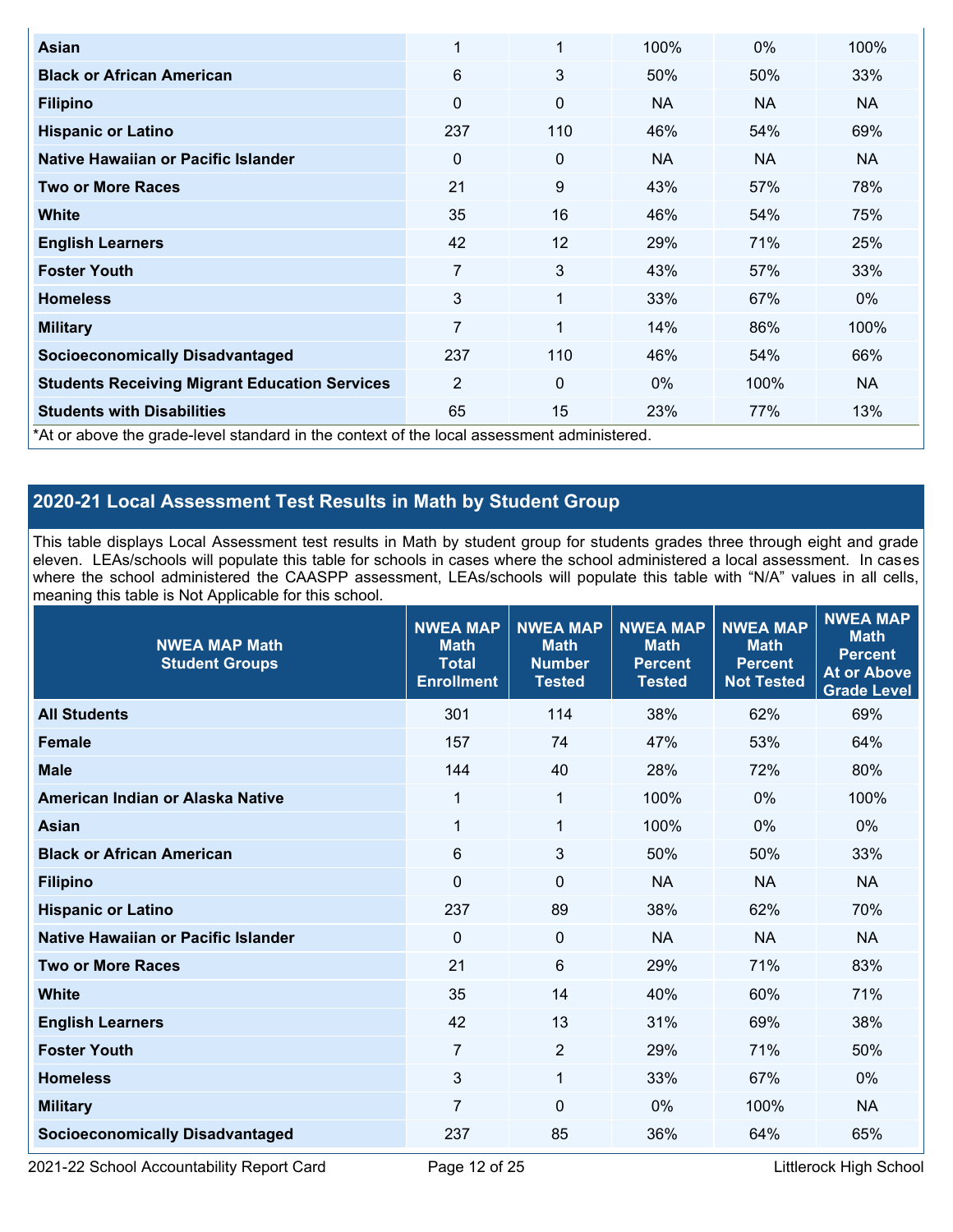| <b>Students Receiving Migrant Education Services</b> |    | 0% | 00% | NA  |
|------------------------------------------------------|----|----|-----|-----|
| <b>Students with Disabilities</b>                    | 65 | 2% | 88% | 13% |

\*At or above the grade-level standard in the context of the local assessment administered.

# **CAASPP Test Results in Science for All Students**

This table displays the percentage of all students grades five, eight, and High School meeting or exceeding the State Standard.

The 2019-2020 data cells with N/A values indicate that the 2019-2020 data are not available due to the COVID-19 pandemic and resulting summative testing suspension. The Executive Order N-30-20 was issued which waived the assessment, accountability, and reporting requirements for the 2019-2020 school year.

For any 2020-2021 data cells with N/T values indicate that this school did not test students using the CAASPP Science.

| <b>Subject</b>                                  | <b>School</b> | <b>School</b> | <b>District</b> | <b>District</b> | <b>State</b> | <b>State</b> |
|-------------------------------------------------|---------------|---------------|-----------------|-----------------|--------------|--------------|
|                                                 | 2019-20       | 2020-21       | 2019-20         | 2020-21         | 2019-20      | 2020-21      |
| <b>Science</b><br>(grades 5, 8 and high school) | N/A           | NT            | N/A             | N1              | N/A          | 28.72        |

## **2020-21 CAASPP Test Results in Science by Student Group**

This table displays CAASPP test results in Science by student group for students grades five, eight, and High School. For any data cells with N/T values indicate that this school did not test students using the CAASPP Science.

| <b>Student Group</b>                                 | <b>Total</b><br><b>Enrollment</b> | <b>Number</b><br><b>Tested</b> | <b>Percent</b><br><b>Tested</b> | <b>Percent</b><br><b>Not Tested</b> | <b>Percent</b><br><b>Met or</b><br><b>Exceeded</b> |
|------------------------------------------------------|-----------------------------------|--------------------------------|---------------------------------|-------------------------------------|----------------------------------------------------|
| <b>All Students</b>                                  | 30                                | <b>NT</b>                      | <b>NT</b>                       | <b>NT</b>                           | <b>NT</b>                                          |
| <b>Female</b>                                        | 12                                | <b>NT</b>                      | <b>NT</b>                       |                                     |                                                    |
| <b>Male</b>                                          | 18                                | <b>NT</b>                      | <b>NT</b>                       |                                     |                                                    |
| American Indian or Alaska Native                     | $-$                               | <b>NT</b>                      | <b>NT</b>                       | <b>NT</b>                           | <b>NT</b>                                          |
| <b>Asian</b>                                         | $\mathbf 0$                       | $\pmb{0}$                      | $\mathbf 0$                     | 0                                   | $\mathbf 0$                                        |
| <b>Black or African American</b>                     | $\overline{a}$                    | <b>NT</b>                      | <b>NT</b>                       | <b>NT</b>                           | <b>NT</b>                                          |
| <b>Filipino</b>                                      | $\mathbf{0}$                      | $\mathbf 0$                    | $\Omega$                        | $\mathbf{0}$                        | $\mathbf 0$                                        |
| <b>Hispanic or Latino</b>                            | 26                                | <b>NT</b>                      | <b>NT</b>                       | <b>NT</b>                           | <b>NT</b>                                          |
| Native Hawaiian or Pacific Islander                  | $\mathbf 0$                       | $\mathbf 0$                    | $\Omega$                        | $\mathbf 0$                         | $\mathbf 0$                                        |
| <b>Two or More Races</b>                             | $\Omega$                          | $\mathbf 0$                    | $\mathbf 0$                     | $\mathbf 0$                         | $\mathbf{0}$                                       |
| <b>White</b>                                         | --                                | <b>NT</b>                      | <b>NT</b>                       | <b>NT</b>                           | <b>NT</b>                                          |
| <b>English Learners</b>                              | --                                | <b>NT</b>                      | <b>NT</b>                       | <b>NT</b>                           | <b>NT</b>                                          |
| <b>Foster Youth</b>                                  | --                                | <b>NT</b>                      | <b>NT</b>                       | <b>NT</b>                           | <b>NT</b>                                          |
| <b>Homeless</b>                                      | $\mathbf 0$                       | $\pmb{0}$                      | $\mathbf 0$                     | $\mathbf 0$                         | $\mathbf 0$                                        |
| <b>Military</b>                                      | $\Omega$                          | $\mathbf 0$                    | $\Omega$                        | $\mathbf{0}$                        | $\mathbf 0$                                        |
| <b>Socioeconomically Disadvantaged</b>               | 24                                | <b>NT</b>                      | <b>NT</b>                       | <b>NT</b>                           | <b>NT</b>                                          |
| <b>Students Receiving Migrant Education Services</b> | $\mathbf 0$                       | $\mathbf 0$                    | $\Omega$                        | $\mathbf 0$                         | $\mathbf 0$                                        |
| <b>Students with Disabilities</b>                    | --                                | <b>NT</b>                      | <b>NT</b>                       | <b>NT</b>                           | <b>NT</b>                                          |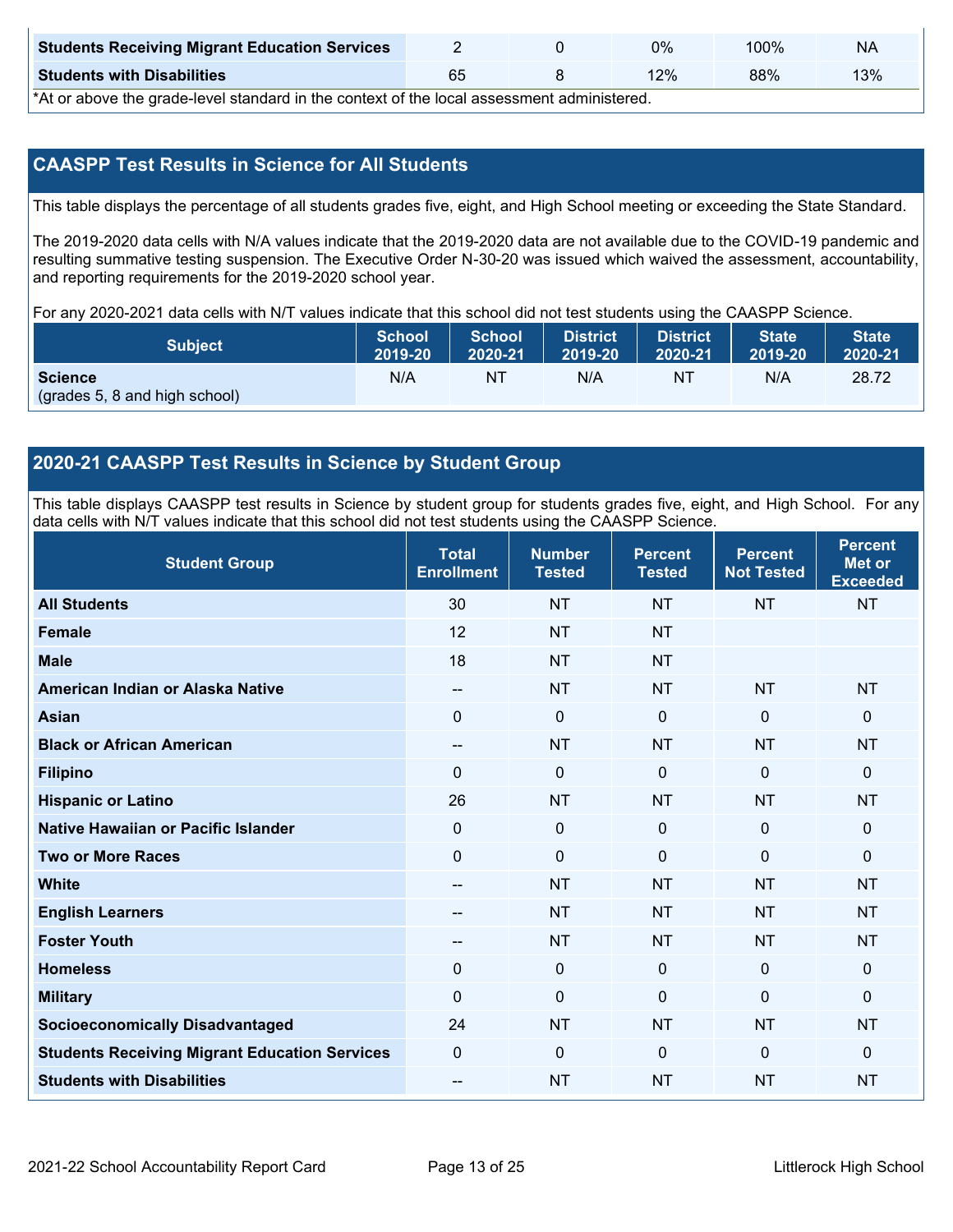### **2020-21 Career Technical Education Programs**

Littlerock High School offers numerous opportunities for our students to prepare for college and careers through Career Technical Education (CTE). The course offerings in the Arts, Media and Entertainment, Agriculture and Natural Resources, Health Sciences, Information Technology, and Transportation industry sectors and the Junior ROTC program allow students to explore, develop and achieve proficiency in a chosen program of study.

The Biomedical Science Academy allows student grade level cohorts to learn content within a small learning community that applies real-world and career skills to their academic and technical coursework. Students interested in careers in the health science/medical area benefit from the knowledge and experiences in this class. They partake in a range of experiences including field trips to industry and higher education institutions.

Littlerock High School also offers a robust agriculture department that allows students to gain technical expertise through realworld experiences in plant growth and water management through crop box and greenhouse facilities. Our students have the opportunity to participate in career technical student organizations (CTSO), HOSA (Health Occupations Students of America), and FFA (Future Farmers of America), where they learn and apply leadership skills and compete in CTE areas to demonstrate knowledge and proficiency.

Our site receives support and works collaboratively with the CTE office to ensure that our programs address the quality indicators for CTE. Our teachers participate in district, state, and national professional development to ensure these courses address current and emerging workforce trends.

| <b>2020-21 Career Technical Education (CTE) Participation</b>                                                                     |                                  |  |  |  |  |
|-----------------------------------------------------------------------------------------------------------------------------------|----------------------------------|--|--|--|--|
| <b>Measure</b>                                                                                                                    | <b>CTE Program Participation</b> |  |  |  |  |
| Number of Pupils Participating in CTE                                                                                             | 850                              |  |  |  |  |
| Percent of Pupils that Complete a CTE Program and Earn a High School Diploma                                                      | 54.3                             |  |  |  |  |
| Percent of CTE Courses that are Sequenced or Articulated Between the School and<br><b>Institutions of Postsecondary Education</b> |                                  |  |  |  |  |

# **Course Enrollment/Completion**

This table displays the course enrollment/completion of University of California (UC) and/or California State University (CSU) admission requirements.

| <b>UC/CSU Course Measure</b>                                                | <b>Percent</b> |
|-----------------------------------------------------------------------------|----------------|
| 2020-2021 Pupils Enrolled in Courses Required for UC/CSU Admission          | 95.62          |
| 2019-2020 Graduates Who Completed All Courses Required for UC/CSU Admission | 22.3           |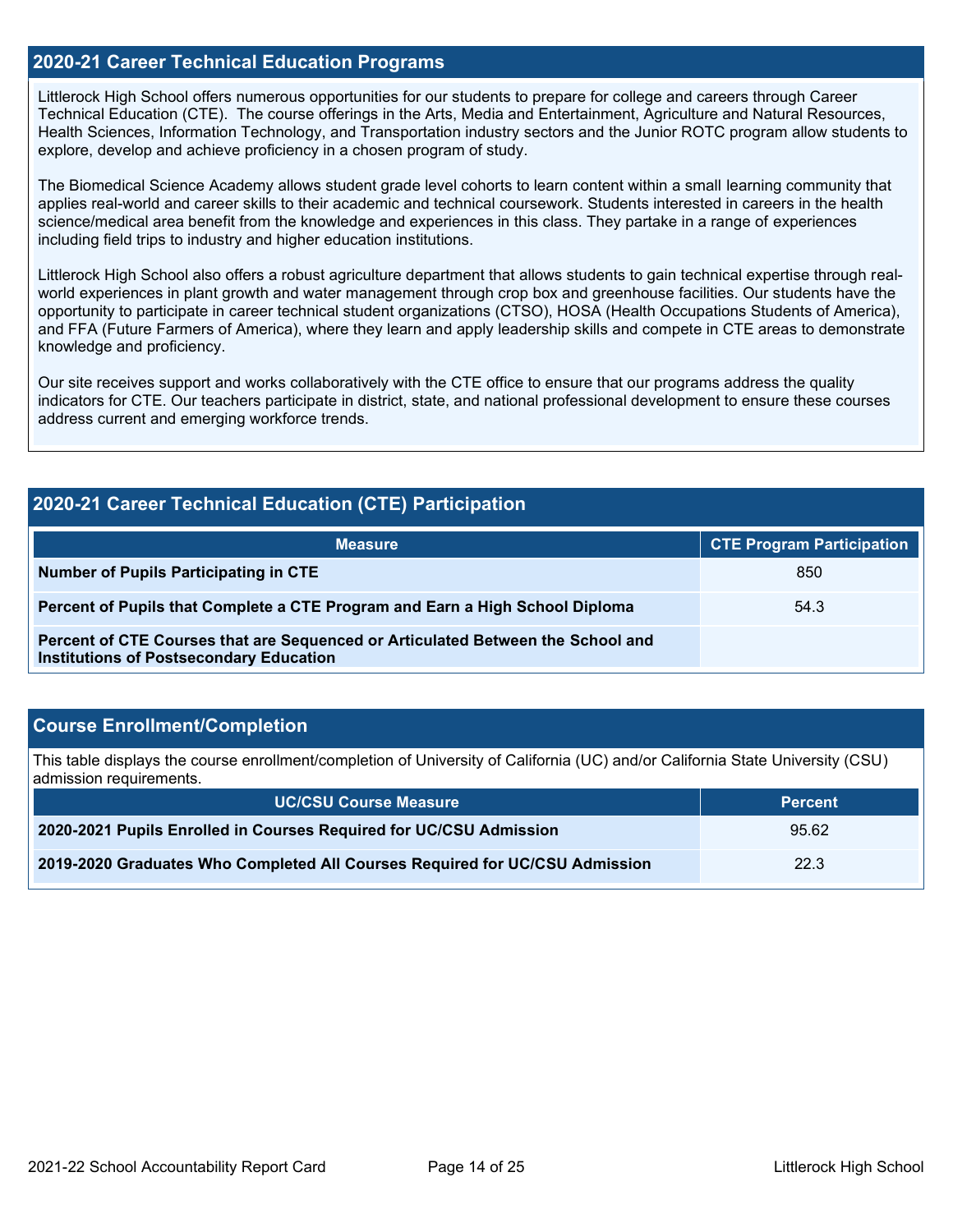# **B. Pupil Outcomes State Priority: Other Pupil Outcomes**

The SARC provides the following information relevant to the State priority: Other Pupil Outcomes (Priority 8): Pupil outcomes in the subject area of physical education.

# **2020-21 California Physical Fitness Test Results**

Due to the COVID-19 crisis, the Physical Fitness Test was suspended during the 2020-2021 school year and therefore no data are reported and each cell in this table is populated with "N/A."

| <b>Grade Level</b> | <b>Four of Six Fitness Standards</b> | <b>Five of Six Fitness Standards</b> | Percentage of Students Meeting   Percentage of Students Meeting   Percentage of Students Meeting<br><b>Six of Six Fitness Standards</b> |
|--------------------|--------------------------------------|--------------------------------------|-----------------------------------------------------------------------------------------------------------------------------------------|
| Grade 5            | N/A                                  | N/A                                  | N/A                                                                                                                                     |
| Grade 7            | N/A                                  | N/A                                  | N/A                                                                                                                                     |
| Grade 9            | N/A                                  | N/A                                  | N/A                                                                                                                                     |

# **C. Engagement State Priority: Parental Involvement**

The SARC provides the following information relevant to the State priority: Parental Involvement (Priority 3): Efforts the school district makes to seek parent input in making decisions regarding the school district and at each school site.

### **2021-22 Opportunities for Parental Involvement**

Parents and community members are encouraged to become involved in the educational programs at Littlerock High School. Staff members and parents participate on various committees that make decisions regarding the priorities and directions of the educational plan to ensure instructional programs are consistent with students' needs and comply with AVUHSD's Strategic Plan Goals.

The primary decision-making body at the school through which parents are formally involved is the School Site Council, a partnership among faculty, administrators, support staff, students, and parents. The School Site Council meets regularly to address programs and components that make up the school, to discuss the effectiveness of the various programs in relation to student achievement, and to act as a liaison between the community and the school.

Parents are encouraged to participate on one or more of the following committees or organizations:

- School Site Council
- Volunteering in or out of the classrooms
- English Learners Advisory Committee
- Back-To-School Night
- 9th Grade Orientation
- **Extra-Curricular Events**
- School Advisory Committee (SAC)
- Title I Advisory Committee
- Principal's Advisory Committee
- **LCAP Community Forums**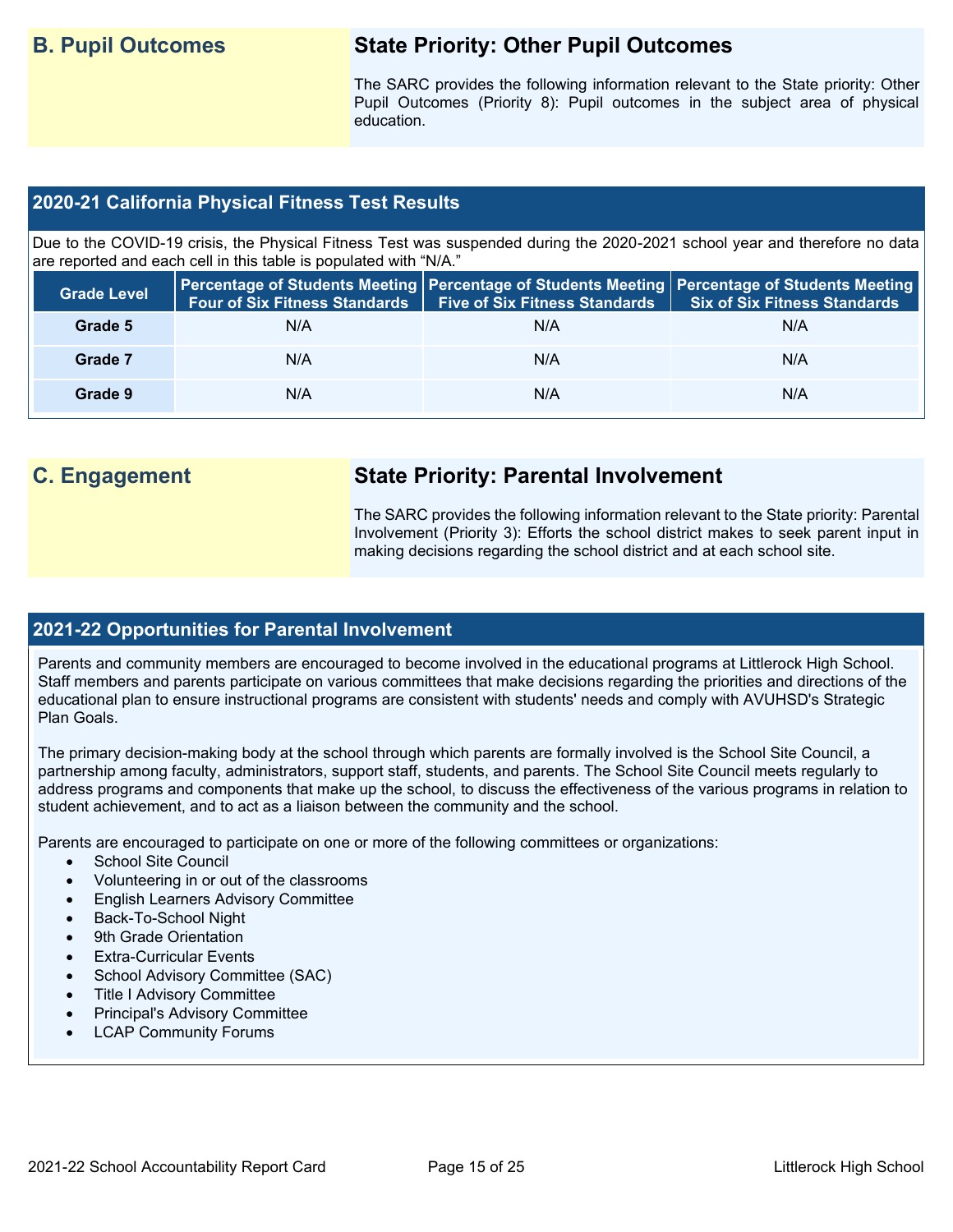# **C. Engagement State Priority: Pupil Engagement**

The SARC provides the following information relevant to the State priority: Pupil Engagement (Priority 5):

- High school dropout rates;
- High school graduation rates; and
- Chronic Absenteeism

# **Dropout Rate and Graduation Rate (Four-Year Cohort Rate)**

| <b>Indicator</b>       | <b>School</b><br>2018-19 | <b>School</b><br>2019-20 | <b>School</b><br>2020-21 | <b>District</b><br>2018-19 | <b>District</b><br>2019-20 | <b>District</b><br>2020-21 | <b>State</b><br>2018-19 | <b>State</b><br>2019-20 | <b>State</b><br>2020-21 |
|------------------------|--------------------------|--------------------------|--------------------------|----------------------------|----------------------------|----------------------------|-------------------------|-------------------------|-------------------------|
| <b>Dropout Rate</b>    | 8.6                      | 13.8                     | 10.0                     | 11.0                       | 9.7                        | 18.3                       | 9.0                     | 8.9                     | 9.4                     |
| <b>Graduation Rate</b> | 84.3                     | 77.9                     | 75.6                     | 78.9                       | 76.4                       | 71.9                       | 84.5                    | 84.2                    | 83.6                    |

# **2020-21 Graduation Rate by Student Group (Four-Year Cohort Rate)**

This table displays the 2020-21 graduation rate by student group. For information on the Four-Year Adjusted Cohort Graduation Rate (ACGR), visit the CDE Adjusted Cohort Graduation Rate web page at [www.cde.ca.gov/ds/ad/acgrinfo.asp.](http://www.cde.ca.gov/ds/ad/acgrinfo.asp)

| <b>Student Group</b>                                 | <b>Number of</b><br><b>Students in Cohort</b> | <b>Number of</b><br><b>Cohort Graduates</b> | <b>Cohort</b><br><b>Graduation Rate</b> |
|------------------------------------------------------|-----------------------------------------------|---------------------------------------------|-----------------------------------------|
| <b>All Students</b>                                  | 361                                           | 273                                         | 75.6                                    |
| <b>Female</b>                                        | 182                                           | 150                                         | 82.4                                    |
| <b>Male</b>                                          | 179                                           | 123                                         | 68.7                                    |
| American Indian or Alaska Native                     | $\qquad \qquad -$                             | --                                          | $\overline{\phantom{a}}$                |
| <b>Asian</b>                                         | $\mathbf 0$                                   | $\mathbf 0$                                 | 0.00                                    |
| <b>Black or African American</b>                     | 16                                            | 8                                           | 50.0                                    |
| <b>Filipino</b>                                      | 0                                             | $\mathbf 0$                                 | 0.00                                    |
| <b>Hispanic or Latino</b>                            | 302                                           | 234                                         | 77.5                                    |
| <b>Native Hawaiian or Pacific Islander</b>           | $\mathbf 0$                                   | $\mathbf 0$                                 | 0.00                                    |
| <b>Two or More Races</b>                             | --                                            | --                                          | $\overline{\phantom{m}}$                |
| <b>White</b>                                         | 35                                            | 25                                          | 71.4                                    |
| <b>English Learners</b>                              | 49                                            | 22                                          | 44.9                                    |
| <b>Foster Youth</b>                                  | $\qquad \qquad -$                             | --                                          | $\overline{\phantom{a}}$                |
| <b>Homeless</b>                                      | --                                            | --                                          | $\sim$                                  |
| <b>Socioeconomically Disadvantaged</b>               | 349                                           | 261                                         | 74.8                                    |
| <b>Students Receiving Migrant Education Services</b> | --                                            | --                                          | $\overline{\phantom{m}}$                |
| <b>Students with Disabilities</b>                    | 65                                            | 29                                          | 44.6                                    |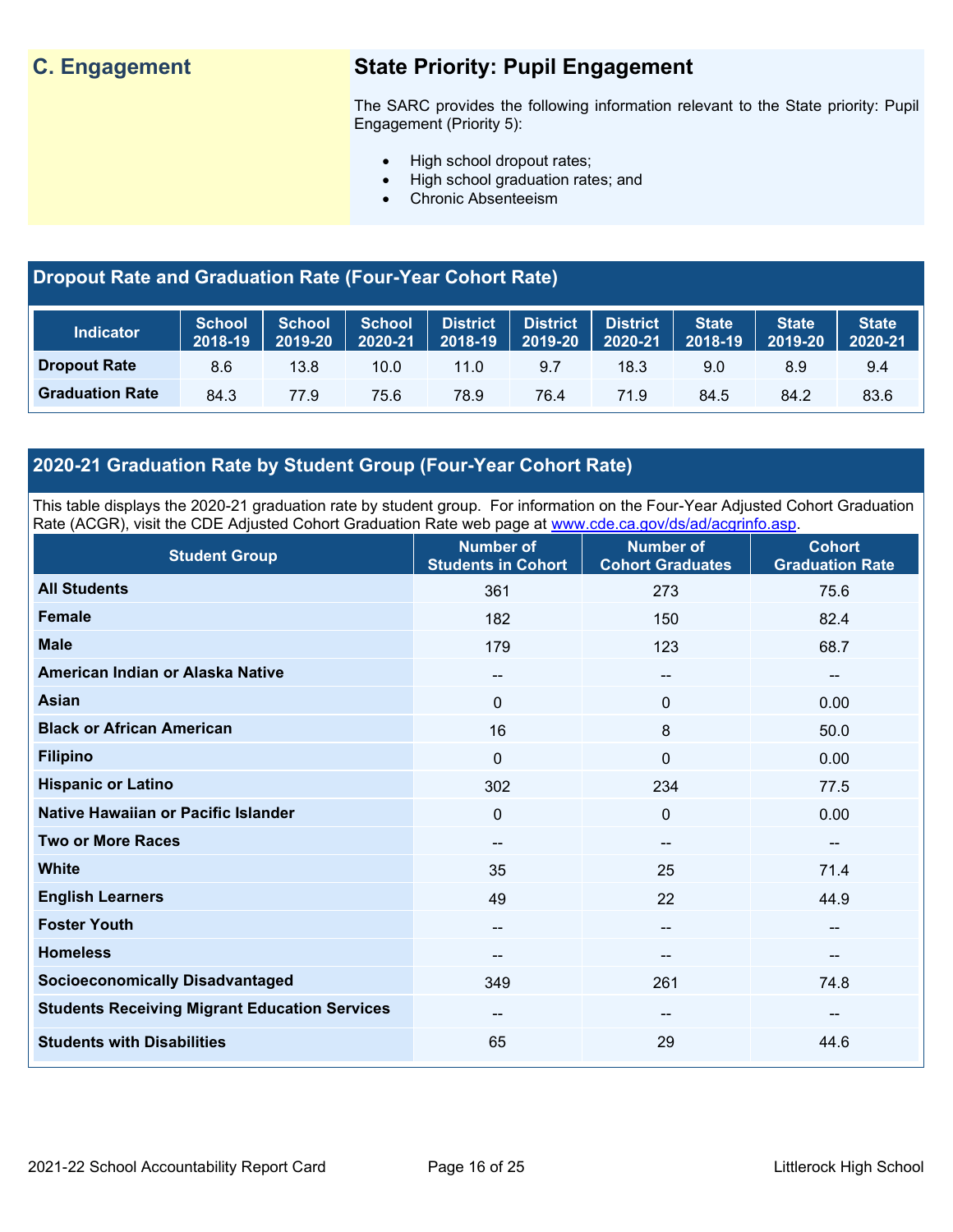# **2020-21 Chronic Absenteeism by Student Group**

| <b>Student Group</b>                                 | <b>Cumulative</b><br><b>Enrollment</b> | <b>Chronic</b><br><b>Absenteeism</b><br><b>Eligible Enrollment</b> | <b>Chronic</b><br><b>Absenteeism</b><br><b>Count</b> | <b>Chronic</b><br><b>Absenteeism</b><br><b>Rate</b> |
|------------------------------------------------------|----------------------------------------|--------------------------------------------------------------------|------------------------------------------------------|-----------------------------------------------------|
| <b>All Students</b>                                  | 1586                                   | 1547                                                               | 403                                                  | 26.1                                                |
| <b>Female</b>                                        | 763                                    | 745                                                                | 167                                                  | 22.4                                                |
| <b>Male</b>                                          | 823                                    | 802                                                                | 236                                                  | 29.4                                                |
| American Indian or Alaska Native                     | 5                                      | 5                                                                  | 2                                                    | 40.0                                                |
| Asian                                                | 2                                      | $\overline{2}$                                                     | 1                                                    | 50.0                                                |
| <b>Black or African American</b>                     | 61                                     | 60                                                                 | 21                                                   | 35.0                                                |
| <b>Filipino</b>                                      | $\overline{2}$                         | $\overline{2}$                                                     | $\overline{2}$                                       | 100.0                                               |
| <b>Hispanic or Latino</b>                            | 1305                                   | 1272                                                               | 320                                                  | 25.2                                                |
| Native Hawaiian or Pacific Islander                  | $\overline{2}$                         | $\overline{2}$                                                     | $\overline{2}$                                       | 100.0                                               |
| <b>Two or More Races</b>                             | 44                                     | 42                                                                 | 13                                                   | 31.0                                                |
| <b>White</b>                                         | 165                                    | 162                                                                | 42                                                   | 25.9                                                |
| <b>English Learners</b>                              | 255                                    | 243                                                                | 79                                                   | 32.5                                                |
| <b>Foster Youth</b>                                  | 36                                     | 32                                                                 | 13                                                   | 40.6                                                |
| <b>Homeless</b>                                      | 4                                      | $\overline{4}$                                                     | $\mathbf{3}$                                         | 75.0                                                |
| <b>Socioeconomically Disadvantaged</b>               | 1334                                   | 1303                                                               | 358                                                  | 27.5                                                |
| <b>Students Receiving Migrant Education Services</b> | 9                                      | 9                                                                  | 3                                                    | 33.3                                                |
| <b>Students with Disabilities</b>                    | 290                                    | 284                                                                | 103                                                  | 36.3                                                |

# **C. Engagement State Priority: School Climate**

The SARC provides the following information relevant to the State priority: School Climate (Priority 6):

- Pupil suspension rates;
- Pupil expulsion rates; and
- Other local measures on the sense of safety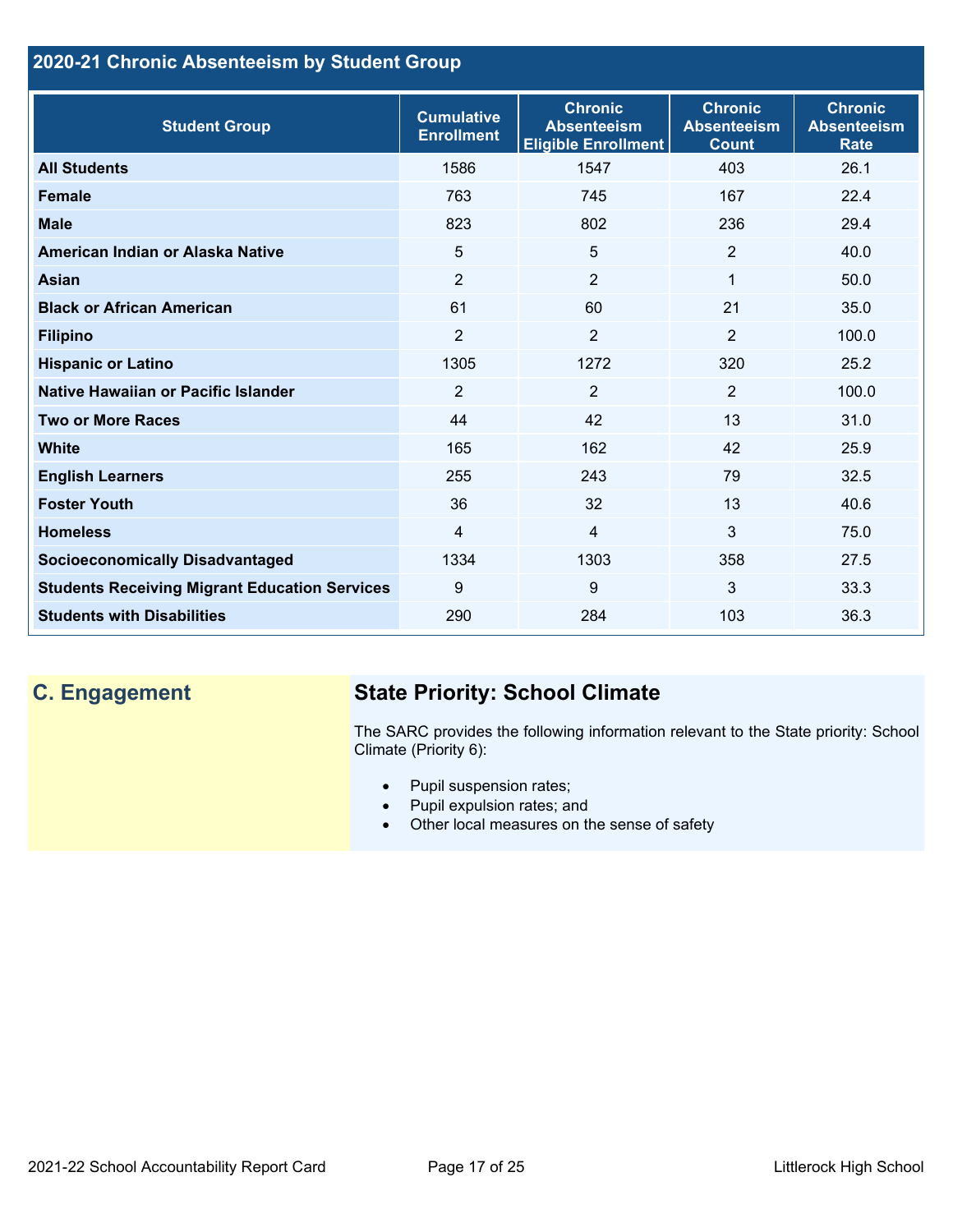## **Suspensions and Expulsions**

This table displays suspensions and expulsions data collected between July through June, each full school year respectively. Data collected during the 2020-21 school year may not be comparable to earlier years of this collection due to differences in learning mode instruction in response to the COVID-19 pandemic.

| <b>Subject</b>     | <b>School</b><br>2018-19 | <b>School</b><br>2020-21 | <b>District</b><br>2018-19 | <b>District</b><br>2020-21 | <b>State</b><br>2018-19 | <b>State</b><br>2020-21 |
|--------------------|--------------------------|--------------------------|----------------------------|----------------------------|-------------------------|-------------------------|
| <b>Suspensions</b> | 8.11                     | 0.19                     | 7.95                       | 0.07                       | 3.47                    | 0.20                    |
| <b>Expulsions</b>  | 0.12                     | 0.00                     | 0.24                       | 0.00                       | 0.08                    | 0.00                    |

This table displays suspensions and expulsions data collected between July through February, partial school year due to the COVID-19 pandemic. The 2019-2020 suspensions and expulsions rate data are not comparable to other year data because the 2019-2020 school year is a partial school year due to the COVID-19 crisis. As such, it would be inappropriate to make any comparisons in rates of suspensions and expulsions in the 2019-2020 school year compared to other school years.

| <b>Subject</b>     | <b>School</b><br>2019-20 | <b>District</b><br>2019-20 | <b>State</b><br>2019-20 |
|--------------------|--------------------------|----------------------------|-------------------------|
| <b>Suspensions</b> | 4.75                     | 5.43                       | 2.45                    |
| <b>Expulsions</b>  | 0.32                     | 0.12                       | 0.05                    |

# **2020-21 Suspensions and Expulsions by Student Group**

| <b>Student Group</b>                                 | <b>Suspensions Rate</b> | <b>Expulsions Rate</b> |
|------------------------------------------------------|-------------------------|------------------------|
| <b>All Students</b>                                  | 0.19                    | 0.00                   |
| <b>Female</b>                                        | 0.00                    | 0.00                   |
| <b>Male</b>                                          | 0.36                    | 0.00                   |
| American Indian or Alaska Native                     | 0.00                    | 0.00                   |
| <b>Asian</b>                                         | 0.00                    | 0.00                   |
| <b>Black or African American</b>                     | 0.00                    | 0.00                   |
| <b>Filipino</b>                                      | 0.00                    | 0.00                   |
| <b>Hispanic or Latino</b>                            | 0.15                    | 0.00                   |
| Native Hawaiian or Pacific Islander                  | 0.00                    | 0.00                   |
| <b>Two or More Races</b>                             | 0.00                    | 0.00                   |
| <b>White</b>                                         | 0.61                    | 0.00                   |
| <b>English Learners</b>                              | 0.00                    | 0.00                   |
| <b>Foster Youth</b>                                  | 0.00                    | 0.00                   |
| <b>Homeless</b>                                      | 0.00                    | 0.00                   |
| <b>Socioeconomically Disadvantaged</b>               |                         |                        |
| <b>Students Receiving Migrant Education Services</b> | 0.00                    | 0.00                   |
| <b>Students with Disabilities</b>                    |                         |                        |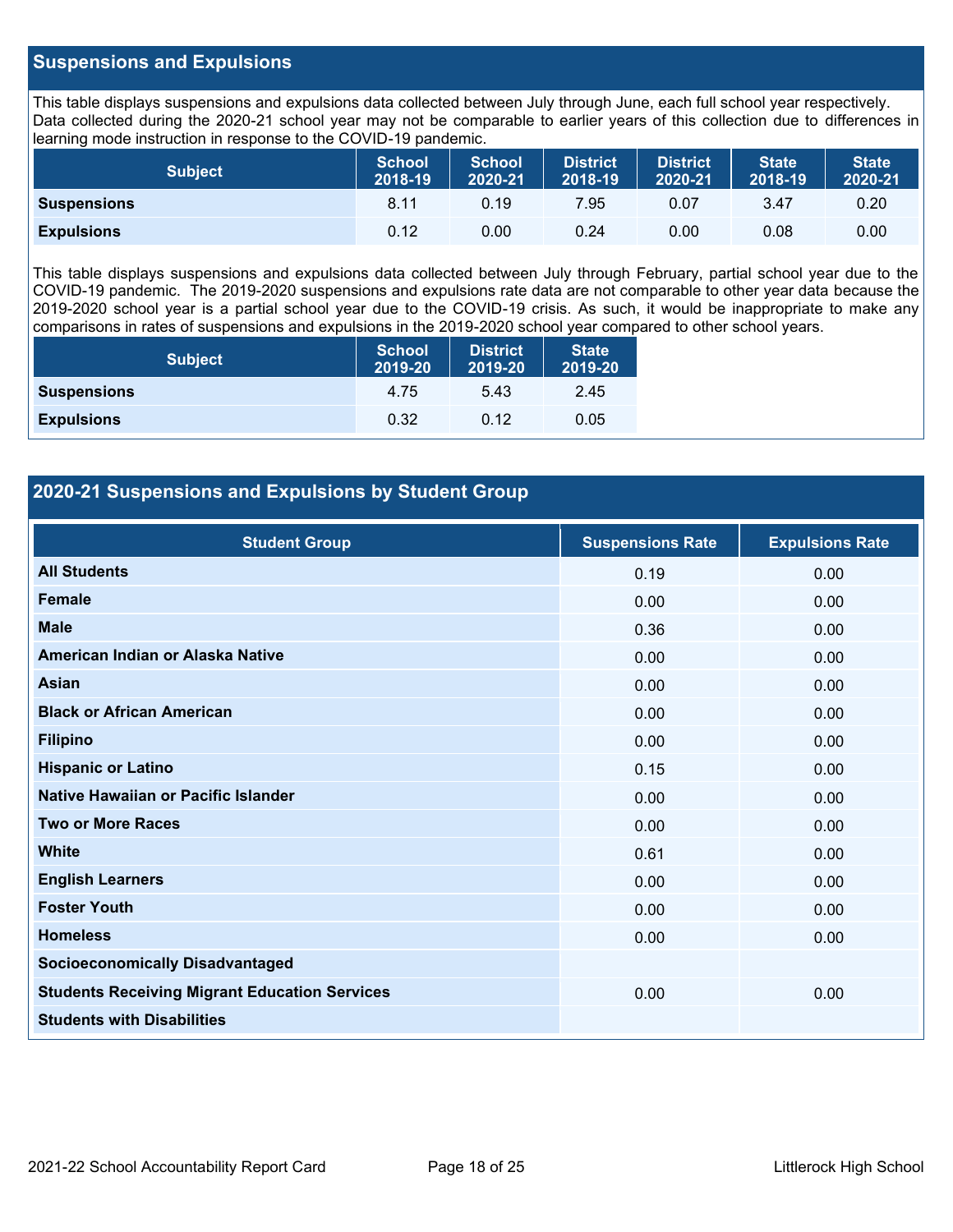### **2021-22 School Safety Plan**

Ensuring the safe and secure operation of the school site is a constant priority for site administrators. Emphasis given to effective security operations includes a security staff of seven individuals under the direction of a Director of Security. In addition, a probation officer operates on the campus part-time. The AVUHSD Board of Trustees has adopted strict disciplinary codes that govern the conduct, dress, and posturing of students. These disciplinary codes provide site administrators guidelines to operate safe schools. Board policies also provide guidelines concerning appropriate mannerisms and/or dressrelated gang affiliation/activity.

The Safe School Plan includes several components that address personal and social responsibility, conflict resolution, cultural diversity and social skills, site maintenance, disaster preparedness, and school culture and climate. In addition, a series of drills were conducted during the 2021-2022 school year. The current safety plan has been updated and reviewed in September of 2021. A complete copy of the School Safety Plans can be obtained in the Administration Office.

In addition to safety enhancements across the District (see below), Littlerock High School continues to emphasize the importance of connectedness between our staff and students and fostering the social/emotional well-being of students through programs like Capturing Kids' Hearts and the Student Support Center. Additional lockdown drills have been added, and large bags are subject to being searched.

#### District Statement:

In April and June 2018, the AVUHSD conducted safety reviews of its campuses that resulted in the implementation of enhanced safety measures. These measures vary by school and include enhanced fencing, additional security and counseling personnel, updated surveillance cameras, front entrance modifications, and door locking devices. The District also incorporated additional training with the Lancaster Sheriff's Station and revised student, staff, and visitor identification processes.

For more than 25 years, the AVUHSD has had a dedicated school deputy on campus each day. In addition to this, the District continues to focus on students' social-emotional needs through various programs and counseling outreach, provides safety training to students and staff, and underscores the importance of vigilance through "See Something, Say Something." Our district and site websites have links to confidential student referral forms, where students and parents are able to submit safety concerns for administration to address.

# **2018-19 Secondary Average Class Size and Class Size Distribution**

This table displays the 2018-19 average class size and class size distribution. The columns titled "Number of Classes" indicates how many classes fall into each size category (a range of total students per classroom). At the secondary school level, this information is reported by subject area rather than grade level.

| <b>Subject</b>               | Average<br><b>Class</b><br><b>Size</b> | <b>1-22 Students</b> | Number of Classes with   Number of Classes with   Number of Classes with<br>23-32 Students | 33+ Students |
|------------------------------|----------------------------------------|----------------------|--------------------------------------------------------------------------------------------|--------------|
| <b>English Language Arts</b> | 17                                     | 53                   | 24                                                                                         | 21           |
| <b>Mathematics</b>           | 23                                     | 23                   | 15                                                                                         | 22           |
| <b>Science</b>               | 13                                     | 28                   | 8                                                                                          | 6            |
| <b>Social Science</b>        | 18                                     | 34                   | 16                                                                                         | 16           |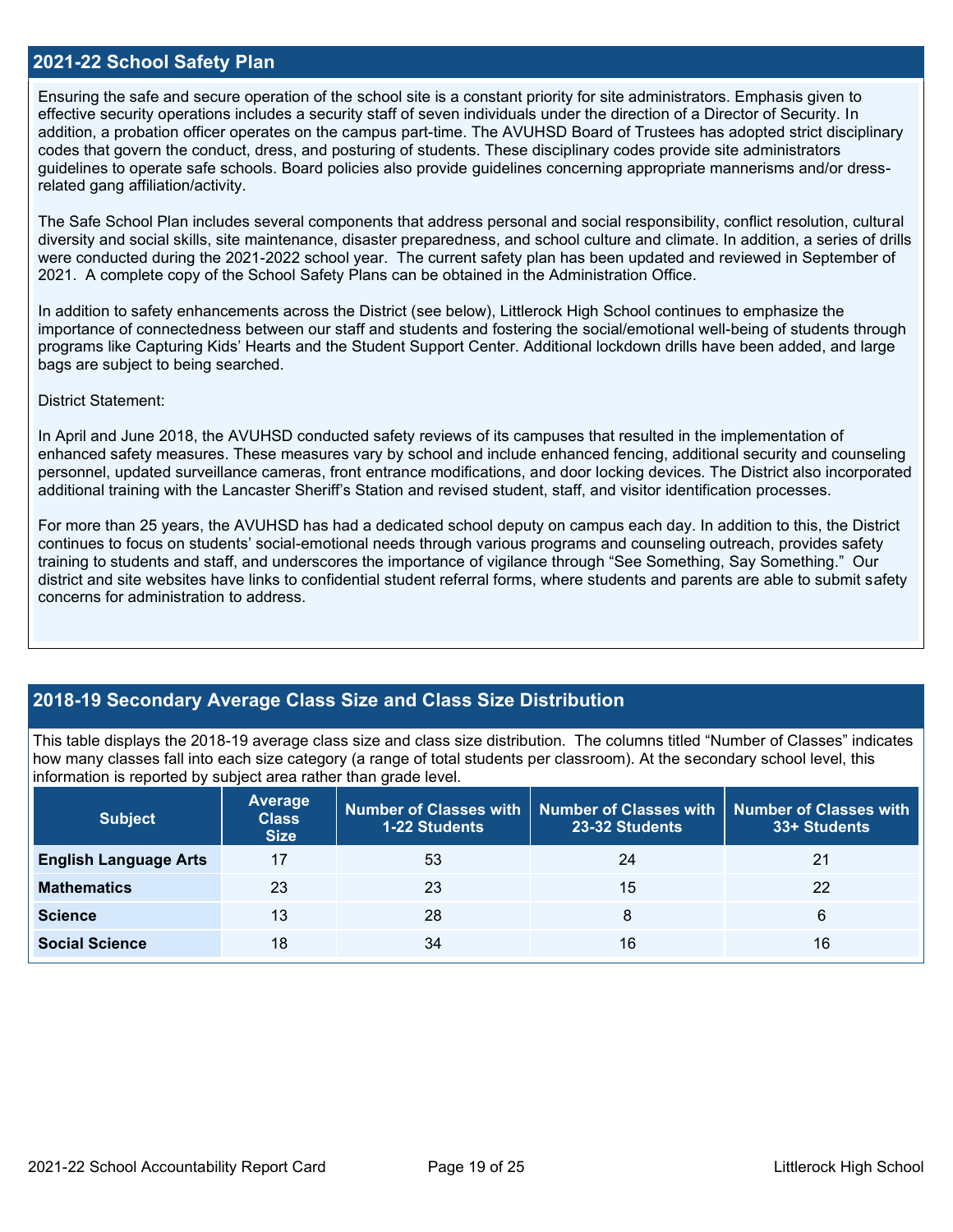# **2019-20 Secondary Average Class Size and Class Size Distribution**

This table displays the 2019-20 average class size and class size distribution. The columns titled "Number of Classes" indicates how many classes fall into each size category (a range of total students per classroom). At the secondary school level, this information is reported by subject area rather than grade level.

| <b>Subject</b>               | <b>Average</b><br><b>Class</b><br><b>Size</b> | Number of Classes with<br><b>1-22 Students</b> | <b>Number of Classes with</b><br>23-32 Students | <b>Number of Classes with</b><br>33+ Students |
|------------------------------|-----------------------------------------------|------------------------------------------------|-------------------------------------------------|-----------------------------------------------|
| <b>English Language Arts</b> | 19                                            | 44                                             | 19                                              | 24                                            |
| <b>Mathematics</b>           | 21                                            | 28                                             | 18                                              | 15                                            |
| <b>Science</b>               | 18                                            | 17                                             | 4                                               | 8                                             |
| <b>Social Science</b>        | 21                                            | 27                                             | 5                                               | 23                                            |

# **2020-21 Secondary Average Class Size and Class Size Distribution**

This table displays the 2020-21 average class size and class size distribution. The columns titled "Number of Classes" indicates how many classes fall into each size category (a range of total students per classroom). At the secondary school level, this information is reported by subject area rather than grade level.

| <b>Subject</b>               | <b>Average</b><br><b>Class</b><br><b>Size</b> | Number of Classes with<br><b>1-22 Students</b> | Number of Classes with   Number of Classes with<br>23-32 Students | 33+ Students |
|------------------------------|-----------------------------------------------|------------------------------------------------|-------------------------------------------------------------------|--------------|
| <b>English Language Arts</b> | 17                                            | 57                                             | 17                                                                | 22           |
| <b>Mathematics</b>           | 19                                            | 38                                             | 17                                                                | 15           |
| <b>Science</b>               | 19                                            | 18                                             |                                                                   | 12           |
| <b>Social Science</b>        | 17                                            | 36                                             | 15                                                                | 14           |

# **2020-21 Ratio of Pupils to Academic Counselor**

This table displays the ratio of pupils to Academic Counselor. One full time equivalent (FTE) equals one staff member working full time; one FTE could also represent two staff members who each work 50 percent of full time.

| <b>Title</b>                        | <b>Ratio</b> |
|-------------------------------------|--------------|
| <b>Pupils to Academic Counselor</b> | 298.2        |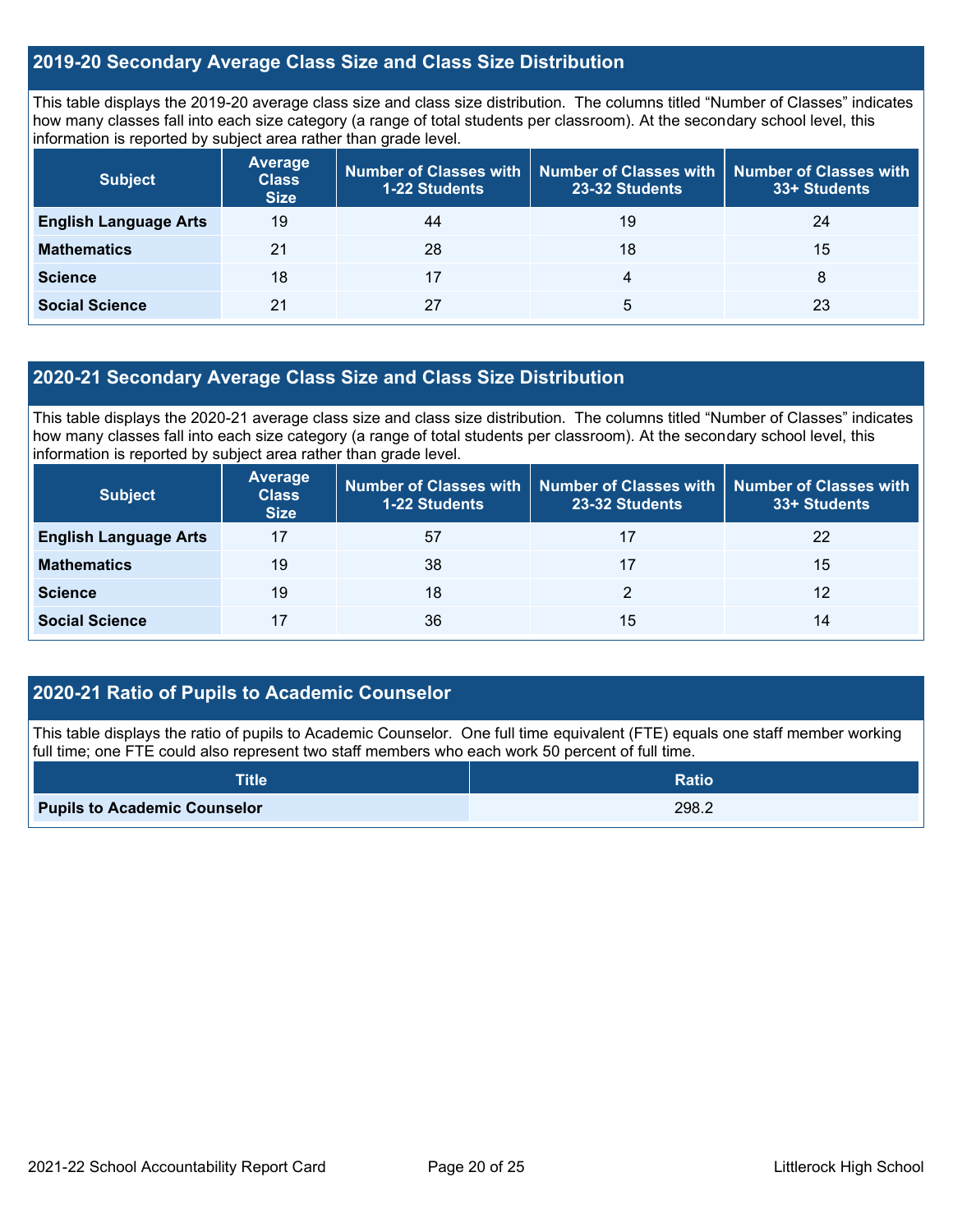# **2020-21 Student Support Services Staff**

This table displays the number of FTE support staff assigned to this school. One full time equivalent (FTE) equals one staff member working full time; one FTE could also represent two staff members who each work 50 percent of full time.

| <b>Title</b>                                                         | <b>Number of FTE Assigned to School</b> |
|----------------------------------------------------------------------|-----------------------------------------|
| <b>Counselor (Academic, Social/Behavioral or Career Development)</b> | 5                                       |
| Library Media Teacher (Librarian)                                    | $\mathbf{0}$                            |
| <b>Library Media Services Staff (Paraprofessional)</b>               | $\mathbf 0$                             |
| <b>Psychologist</b>                                                  | 1.6                                     |
| <b>Social Worker</b>                                                 | $\mathbf{0}$                            |
| <b>Speech/Language/Hearing Specialist</b>                            | 0.5                                     |
| <b>Resource Specialist (non-teaching)</b>                            | $\Omega$                                |
| <b>Other</b>                                                         | 2.4                                     |

# **2019-20 Expenditures Per Pupil and School Site Teacher Salaries**

This table displays the 2019-20 expenditures per pupil and average teach salary for this school. Cells with N/A values do not require data.

| <b>Level</b>                                         | <b>Total</b><br><b>Expenditures</b><br><b>Per Pupil</b> | <b>Expenditures</b><br><b>Per Pupil</b><br>(Restricted) | <b>Expenditures</b><br><b>Per Pupil</b><br>(Unrestricted) | Average<br><b>Teacher</b><br><b>Salary</b> |
|------------------------------------------------------|---------------------------------------------------------|---------------------------------------------------------|-----------------------------------------------------------|--------------------------------------------|
| <b>School Site</b>                                   | \$10,848.88                                             | \$3,065.47                                              | \$7,783.41                                                | \$121,494.58                               |
| <b>District</b>                                      | N/A                                                     | N/A                                                     | \$6,327.41                                                | \$82,536                                   |
| <b>Percent Difference - School Site and District</b> | N/A                                                     | N/A                                                     | 20.6                                                      | 38.2                                       |
| <b>State</b>                                         |                                                         |                                                         | \$8,444                                                   | \$92,222                                   |
| <b>Percent Difference - School Site and State</b>    | N/A                                                     | N/A                                                     | -8.1                                                      | 27.4                                       |

# **2020-21 Types of Services Funded**

Categorical funds are an additional support provided to the schools with specific guidelines for their use. The bulk of categorical funds that LHS receives are through the Title I program and Targeted Funding. This additional money goes toward helping our students in the areas of Math and English supports, and extended learning opportunities. This money also provides additional counseling services, instructional aides, instructional coaching, learning center technicians, class sections and tutoring. Other Federal and State funds used to support the instructional program include Title I and Targeted Funds.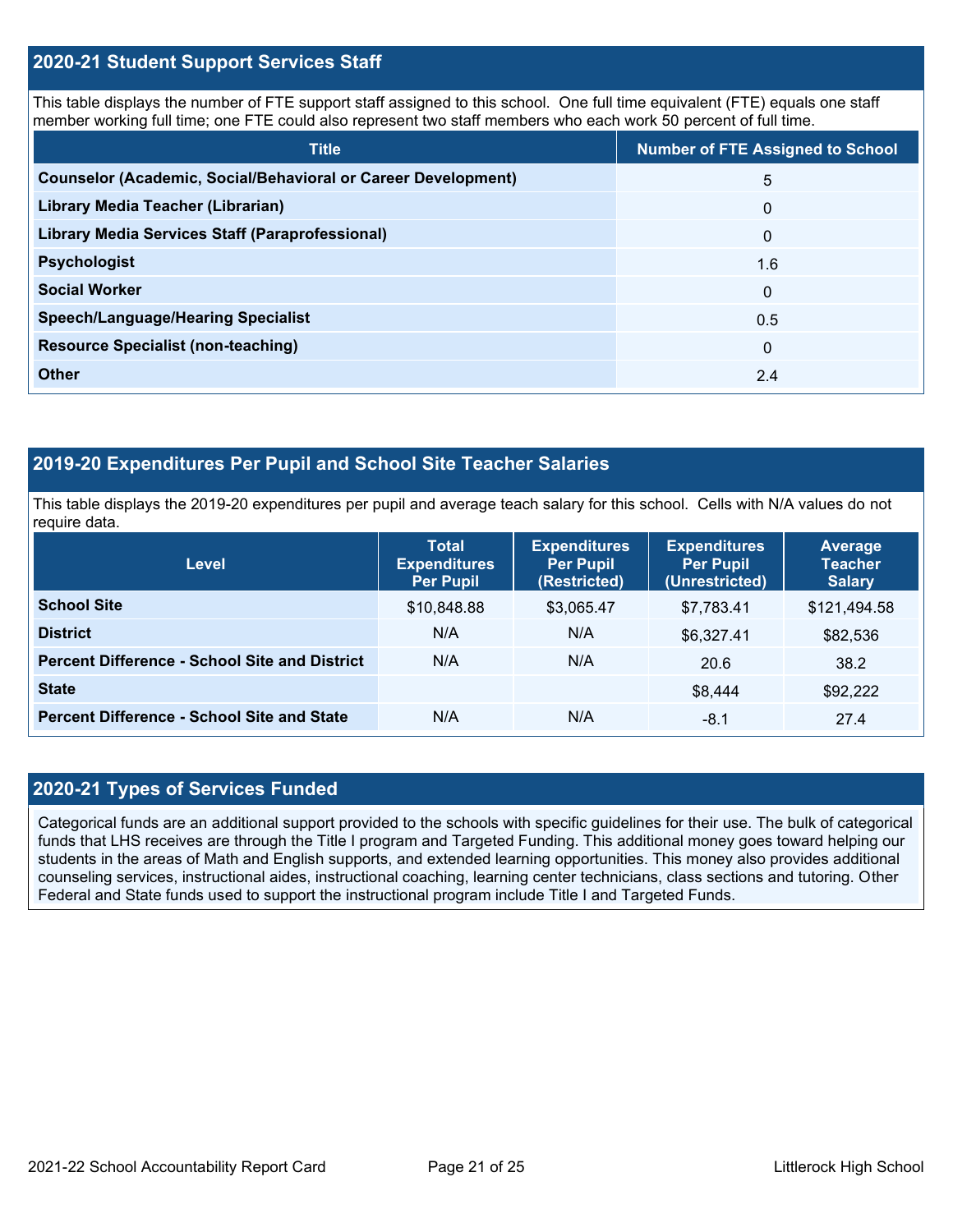# **2019-20 Teacher and Administrative Salaries**

This table displays the 2019-20 Teacher and Administrative salaries. For detailed information on salaries, see the CDE Certification Salaries & Benefits web page at [http://www.cde.ca.gov/ds/fd/cs/.](http://www.cde.ca.gov/ds/fd/cs/)

| Category                                             | <b>District</b><br><b>Amount</b> | <b>State Average</b><br>for Districts<br>in Same Category |
|------------------------------------------------------|----------------------------------|-----------------------------------------------------------|
| <b>Beginning Teacher Salary</b>                      | \$43,341                         | \$54,687                                                  |
| <b>Mid-Range Teacher Salary</b>                      | \$78,888                         | \$92,222                                                  |
| <b>Highest Teacher Salary</b>                        | \$111,782                        | \$114,208                                                 |
| <b>Average Principal Salary (Elementary)</b>         | \$0                              | \$143,647                                                 |
| <b>Average Principal Salary (Middle)</b>             | \$0                              | \$145,785                                                 |
| <b>Average Principal Salary (High)</b>               | \$137,990                        | \$162,322                                                 |
| <b>Superintendent Salary</b>                         | \$308,342                        | \$258,950                                                 |
| <b>Percent of Budget for Teacher Salaries</b>        | 30%                              | 32%                                                       |
| <b>Percent of Budget for Administrative Salaries</b> | 5%                               | 5%                                                        |

# **2020-21 Advanced Placement (AP) Courses**

| This table displays the percent of student in AP courses at this school. |      |
|--------------------------------------------------------------------------|------|
| Percent of Students in AP Courses                                        | 21.2 |

This table displays the number of AP courses offered at this school where there are student course enrollments of at least one student.

| <b>Subject</b>                  | <b>Number of AP Courses Offered</b> |
|---------------------------------|-------------------------------------|
| <b>Computer Science</b>         | 0                                   |
| <b>English</b>                  | 4                                   |
| <b>Fine and Performing Arts</b> | $\mathbf 0$                         |
| <b>Foreign Language</b>         | 4                                   |
| <b>Mathematics</b>              | 3                                   |
| <b>Science</b>                  | 2                                   |
| <b>Social Science</b>           | 9                                   |
| <b>Total AP Courses Offered</b> | 22                                  |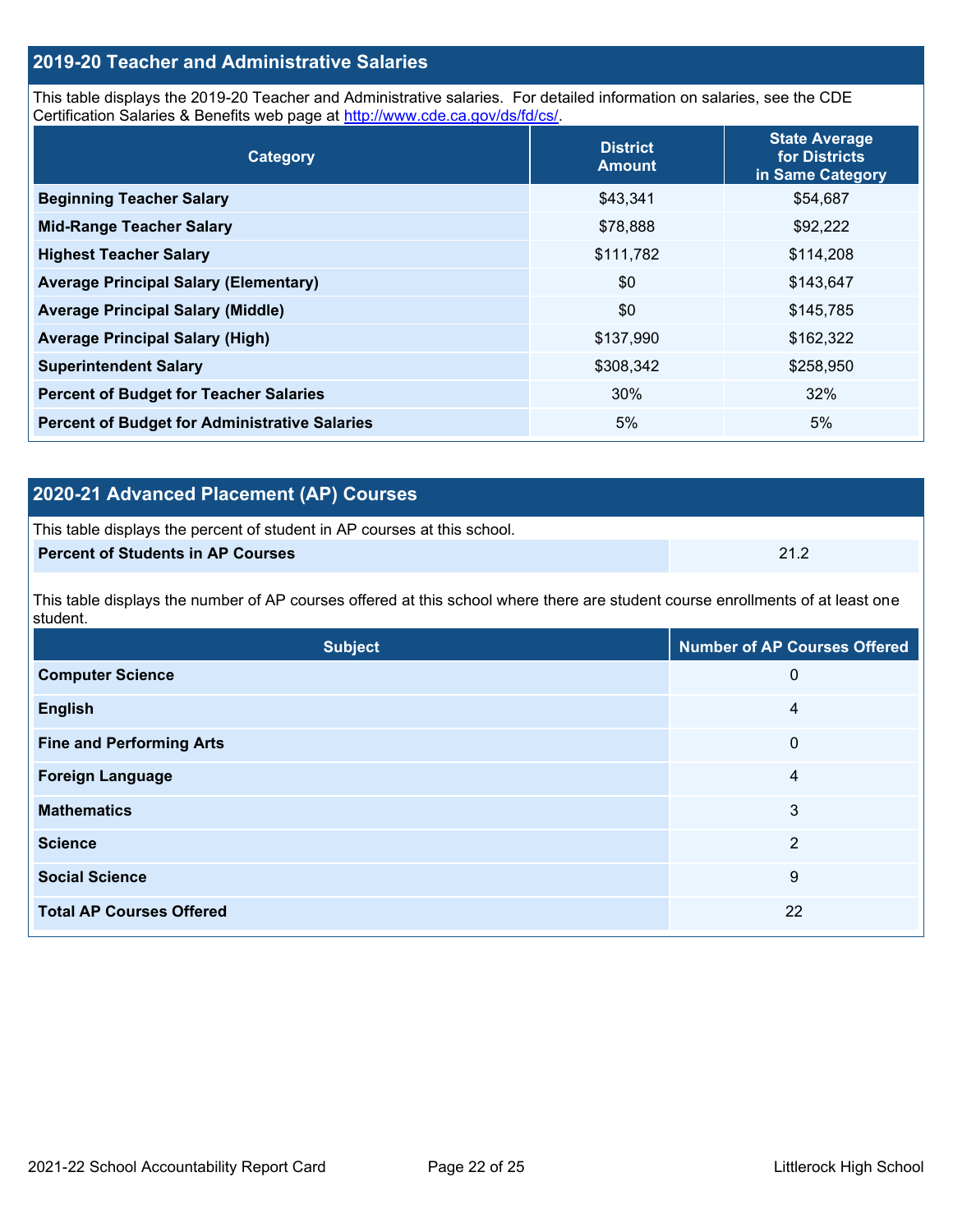### **Professional Development**

Littlerock High School offers a comprehensive Professional Development plan through categorical funding and targeted funds. The continuing focus is on teaching all students, building relational capacity between students and staff,school-wide strategies, grade-level proficiency, educational technology use, personalized learning, and academic rigor. Our annual teacher in-service days provide teachers with researched-based instructional strategies and best practices. In addition, weekly time continues to be allocated for teachers to collaborate regarding lessons and instructional strategies for all students as well as assessment data analysis to modify instruction to ensure all students progress to master the new Common Core State Standards as well as be proficient on the Smarter Balanced assessments.

In addition to site-based professional development, the District provides ongoing professional development for staff. Opportunities are posted via an online registration system.

This table displays the number of school days dedicated to staff development and continuous improvement.

| <b>Subject</b>                                                                  |  | $\big\vert$ 2019-20 $\big\vert$ 2020-21 $\big\vert$ 2 <u>021-22</u> $\big\vert$ |
|---------------------------------------------------------------------------------|--|---------------------------------------------------------------------------------|
| Number of school days dedicated to Staff Development and Continuous Improvement |  | 20                                                                              |

# **Antelope Valley Union High School District 2020-21 Local Accountability Report Card (LARC) Addendum**

# **Local Accountability Report Card (LARC) Addendum**

**2020-21 Local Accountability Report Card (LARC) Addendum Overview**



On July 14, 2021, the California State Board of Education (SBE) determined that the California Department of Education (CDE) will use the SARC as the mechanism to conduct a one-time data collection of the LEA-level aggregate test results of all school's local assessments administered during the 2020–2021 school year in order to meet the federal Every Students Succeeds Act (ESSA) reporting requirement for the Local Educational Agency Accountability Report Cards (LARCs).

Each local educational agency (LEA) is responsible for preparing and posting their annual LARC in accordance with the federal ESSA. As a courtesy, the CDE prepares and posts the LARCs on behalf of all LEAs.

Only for the 2020–2021 school year and the 2020–2021 LARCs, LEAs are required to report their aggregate local assessments test results at the LEA-level to the CDE by populating the tables below via the SARC. These data will be used to meet the LEAs' federal requirement for their LARCs. Note that it is the responsibility of the school and LEA to ensure that all student privacy and suppression rules are in place when reporting data in Tables 3 and 4 in the Addendum, as applicable.

The tables below are not part of the SBE approved 2020–2021 SARC template but rather are the mechanism by which these required data will be collected from LEAs.

For purposes of the LARC and the following tables, an LEA is defined as a school district, a county office of education, or a direct funded charter school.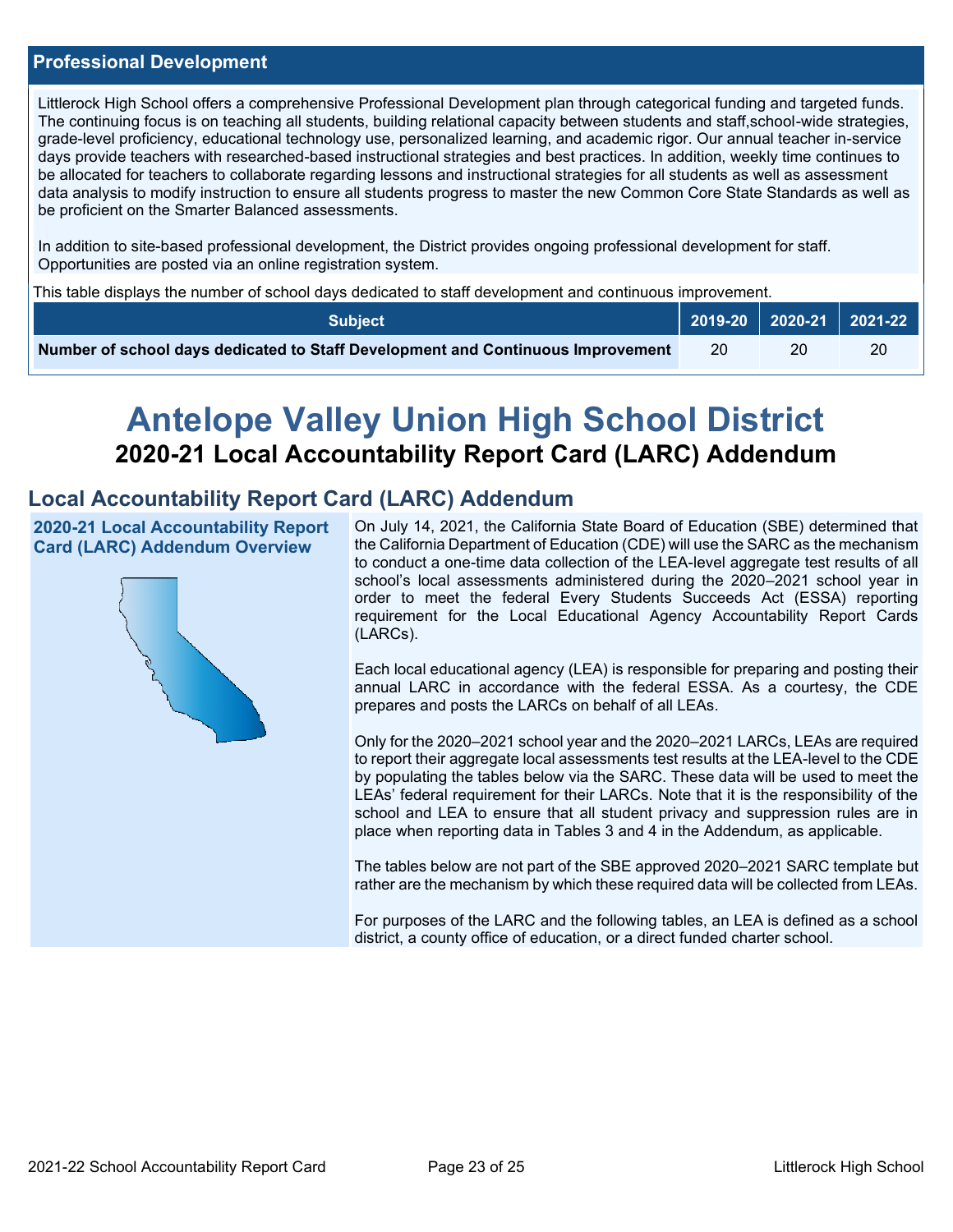| <b>2021-22 District Contact Information</b> |                                            |  |  |  |
|---------------------------------------------|--------------------------------------------|--|--|--|
| <b>District Name</b>                        | Antelope Valley Union High School District |  |  |  |
| <b>Phone Number</b>                         | 661-948-7655                               |  |  |  |
| Superintendent                              | Greg Nehen                                 |  |  |  |
| <b>Email Address</b>                        | gnehen@avhsd.org                           |  |  |  |
| <b>District Website Address</b>             | www.avdistrict.org                         |  |  |  |

# **2020-21 CAASPP Test Results in ELA by Student Group**

This table displays CAASPP test results in ELA by student group for students grades three through eight and grade eleven taking and completing a state-administered assessment. The CDE will populate this table for schools in cases where the school administered the CAASPP assessment. In cases where the school administered a local assessment instead of CAASPP, the CDE will populate this table with "NT" values, meaning this school did not test students using the CAASPP. See the local assessment(s) table for more information.

| <b>CAASPP</b><br><b>Student Groups</b>               | <b>CAASPP</b><br><b>Total</b><br><b>Enrollment</b> | <b>CAASPP</b><br><b>Number</b><br><b>Tested</b> | <b>CAASPP</b><br><b>Percent</b><br><b>Tested</b> | <b>CAASPP</b><br><b>Percent</b><br><b>Not Tested</b> | <b>CAASPP</b><br><b>Percent</b><br><b>Met or</b><br><b>Exceeded</b> |
|------------------------------------------------------|----------------------------------------------------|-------------------------------------------------|--------------------------------------------------|------------------------------------------------------|---------------------------------------------------------------------|
| <b>All Students</b>                                  | 5010                                               | <b>NT</b>                                       | <b>NT</b>                                        | <b>NT</b>                                            | <b>NT</b>                                                           |
| <b>Female</b>                                        | 2507                                               | <b>NT</b>                                       | <b>NT</b>                                        | <b>NT</b>                                            | <b>NT</b>                                                           |
| <b>Male</b>                                          | 2503                                               | <b>NT</b>                                       | <b>NT</b>                                        | <b>NT</b>                                            | <b>NT</b>                                                           |
| American Indian or Alaska Native                     | 14                                                 | <b>NT</b>                                       | <b>NT</b>                                        | <b>NT</b>                                            | <b>NT</b>                                                           |
| <b>Asian</b>                                         | 71                                                 | <b>NT</b>                                       | <b>NT</b>                                        | <b>NT</b>                                            | <b>NT</b>                                                           |
| <b>Black or African American</b>                     | 805                                                | <b>NT</b>                                       | <b>NT</b>                                        | <b>NT</b>                                            | <b>NT</b>                                                           |
| <b>Filipino</b>                                      | 80                                                 | <b>NT</b>                                       | <b>NT</b>                                        | <b>NT</b>                                            | <b>NT</b>                                                           |
| <b>Hispanic or Latino</b>                            | 3235                                               | <b>NT</b>                                       | <b>NT</b>                                        | <b>NT</b>                                            | <b>NT</b>                                                           |
| Native Hawaiian or Pacific Islander                  | $\qquad \qquad -$                                  | <b>NT</b>                                       | <b>NT</b>                                        | <b>NT</b>                                            | <b>NT</b>                                                           |
| <b>Two or More Races</b>                             | 265                                                | <b>NT</b>                                       | <b>NT</b>                                        | <b>NT</b>                                            | <b>NT</b>                                                           |
| <b>White</b>                                         | 536                                                | <b>NT</b>                                       | <b>NT</b>                                        | <b>NT</b>                                            | <b>NT</b>                                                           |
| <b>English Learners</b>                              | 398                                                | <b>NT</b>                                       | <b>NT</b>                                        | <b>NT</b>                                            | <b>NT</b>                                                           |
| <b>Foster Youth</b>                                  | 98                                                 | <b>NT</b>                                       | <b>NT</b>                                        | <b>NT</b>                                            | <b>NT</b>                                                           |
| <b>Homeless</b>                                      | 68                                                 | <b>NT</b>                                       | <b>NT</b>                                        | <b>NT</b>                                            | <b>NT</b>                                                           |
| <b>Military</b>                                      | 83                                                 | <b>NT</b>                                       | <b>NT</b>                                        | <b>NT</b>                                            | <b>NT</b>                                                           |
| <b>Socioeconomically Disadvantaged</b>               | 3630                                               | <b>NT</b>                                       | <b>NT</b>                                        | <b>NT</b>                                            | <b>NT</b>                                                           |
| <b>Students Receiving Migrant Education Services</b> | 28                                                 | <b>NT</b>                                       | <b>NT</b>                                        | <b>NT</b>                                            | <b>NT</b>                                                           |
| <b>Students with Disabilities</b>                    | 766                                                | <b>NT</b>                                       | <b>NT</b>                                        | <b>NT</b>                                            | <b>NT</b>                                                           |